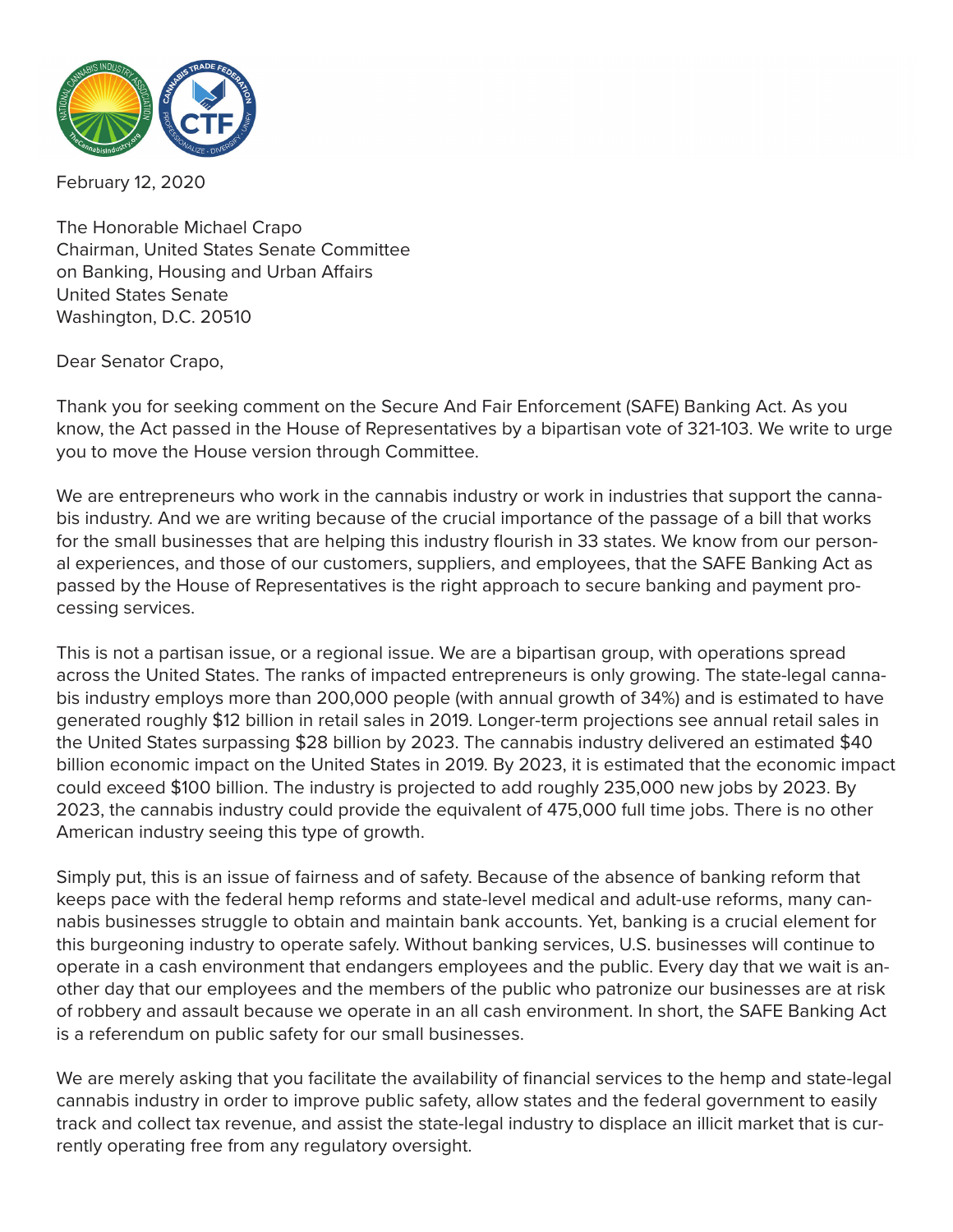The cannabis industry stands ready to work with your office on the myriad technical issues that you have suggested should be a priority, including making certain that these products are not available to children. Rest assured, these are priorities for us as well and an essential reason that we believe it is long overdue to tackle the illicit market for cannabis products.

We urge you to work with the state-regulated cannabis industry, the financial services sector, and other interested stakeholders on a solution that supports, rather than hinders, this burgeoning industry and the will of the American public.

Sincerely,

Aaron Smith Executive Director National Cannabis Industry Association

Steve Fox President VS Strategies

Alena Rodriguez Managing Director Rm3 Labs

Michael Cooper Managing Member MadisonJay Solutions

Yoko Miyashita General Counsel Leafly

Omar Figueroa Lawyer Law Offices of Omar Figueroa

Khurshid Khoja Principal Greenbridge Corporate Counsel

Andrew Kingsdale Attorney Law Offices of Omar Figueroa

Ramon Alarcon CEO Wellness Insight Technologies Inc

Ricardo Baca Founder & CEO Grasslands: A Journalism-Minded Agency

 $\mathbb{N}$   $\leq$ 

Neal Levine Chief Executive Officer Cannabis Trade Federation

Christian Sederberg Attorney Vicente Sederberg LLP

Steven Hawkins Executive Director Marijuana Policy Project

John Lord CEO and Owner Livwell Enlightened Health

Ryan Arthurs Owner Ianthus Capital Management

David Dinenberg CEO Kind

Douglas Fischer General Counsel Greenlane

Diane Czarkowski Founding Partner Canna Advisors

Jeff Conner CFO The Kanvas Co

Lisa Conine Community Outreach Coordinator Om of Medicine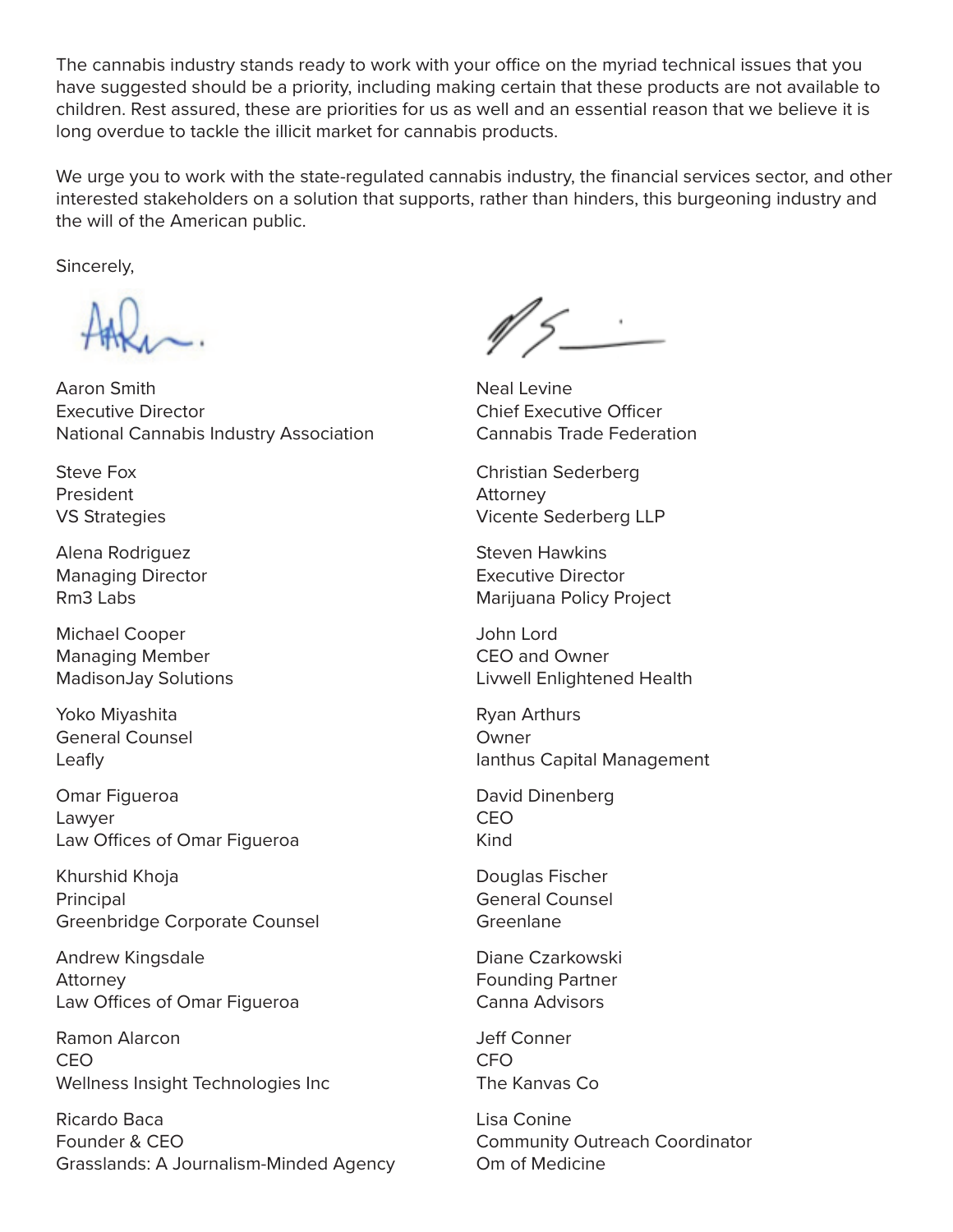Haskell Kennedy President Medicine Man Solutions, LLC

AC Braddock CEO Eden Labs

Tim Fitzpatrick President - Oregon Curaleaf Oregon, LLC

Karen Bernstein Managing Partner Bernstein IP

Glen Leibowitz CFO Acreage Holdings

Greg Huffaker Director of Client Services Canna Advisors

Ryan O'Malley General Manager Tahoe Wellness Center

Patrick Bissen CEO Planet of The Vapes

Michael Scanlon Owner 20/20 Growth Conferences

Haley Andrew CEO Dixon Wellness

Elyse Auguste CEO Matrix Pot

Brian Barbuto CEO Wrazel

Heidi Baxley CEO Solid Accounting Solutions LLC

Susan Agostinelli CEO Pure Hermosa

Seun Adedeji CEO Elev8Cannabis

David Grigsby Marketing Director Dixie Brands

Aaron Justis President Buds & Roses Collective, Inc

Etienne Fontan Vice President Berkeley Patients Group

Kris Krane President 4Front Ventures

Jeremy Riggle Chief Scientist Mary's Nutritionals

Michael Kraft Compliance Manager Papa & Barkley

Ryan Zahler Compliance Specialist **Flowhuh** 

Tamara Anderson CEO Culinary and Cannabis

Annie Aubrey CEO Chuck's Wellness Center

Brandon Bach CEO Haven Ridge LLC

Russell Barnett CEO Chronic Tax Firm

David Benett CEO Bento Delivery

John Blosser CEO NovaLux Healthcare Holdings, Inc.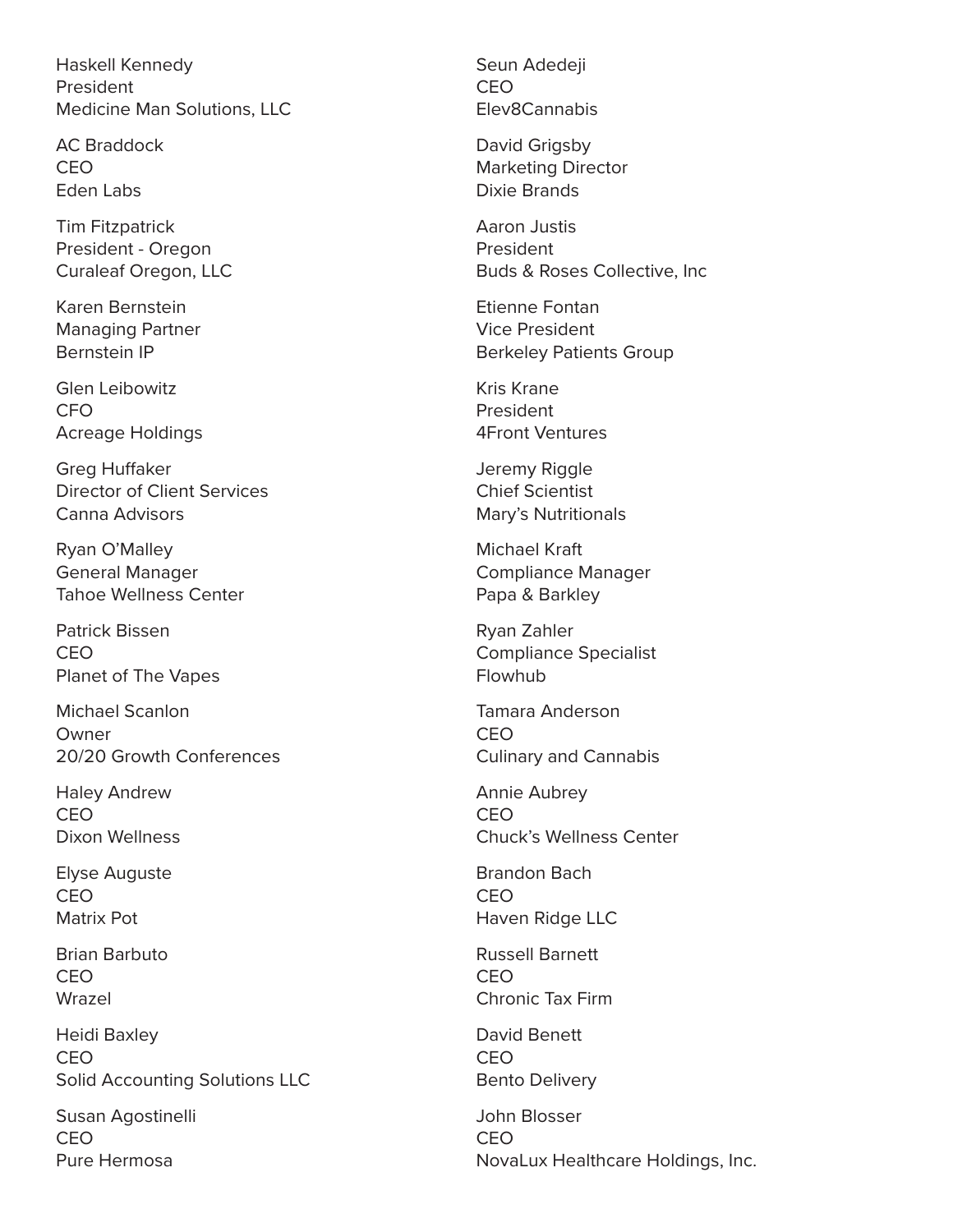Byron Bogard CEO Bynate

Thomas Boudrie CEO Allitom LLC

Jarett Burke CEO Kifcure, LLC

Johnna Calvillo CEO Can of Bliss

Garth Case CEO Jamrock Organics

Keysha Charles CEO Kief Organics LLC

Travis Chrisman CEO Coastal Labs

Karin Clarke CEO KC Business Solutions

Tara Coomans CEO Primo PR

Glenn Cybulski CEO Tossed Sauced Baked LLC

John Delaplane CEO Equinox Botanicals

Brian Dell CEO Old Goat Farms

Sevan Derohanian CEO Shining Sun Distribution Inc.

Bobby Diaz CEO **CanSact** 

Dana Borys CEO Dana R. Borys, An Accountancy Corporation David Brown CEO Elite Extraction Services Christopher Callaway CEO Eureka Sky Venus Caruso CEO deep CBDs Jake Catt CEO Gardenhouse Brands Douglas Chloupek CEO Juva Life Christine Cintron CEO CDI Enterprise, LLC Paul Coble CEO Thalo Technologies Robert Crossley CEO B&R Labs LLC Steve Decker CEO Santa Barbara Cannabis LLC Eric Delisle CEO Bloomstack Corp Daniel Delson CEO Daniel Delson Strategic Communication John Devore CEO Urbn Farmers Mike Dorrance CEO Evolution Risk LLC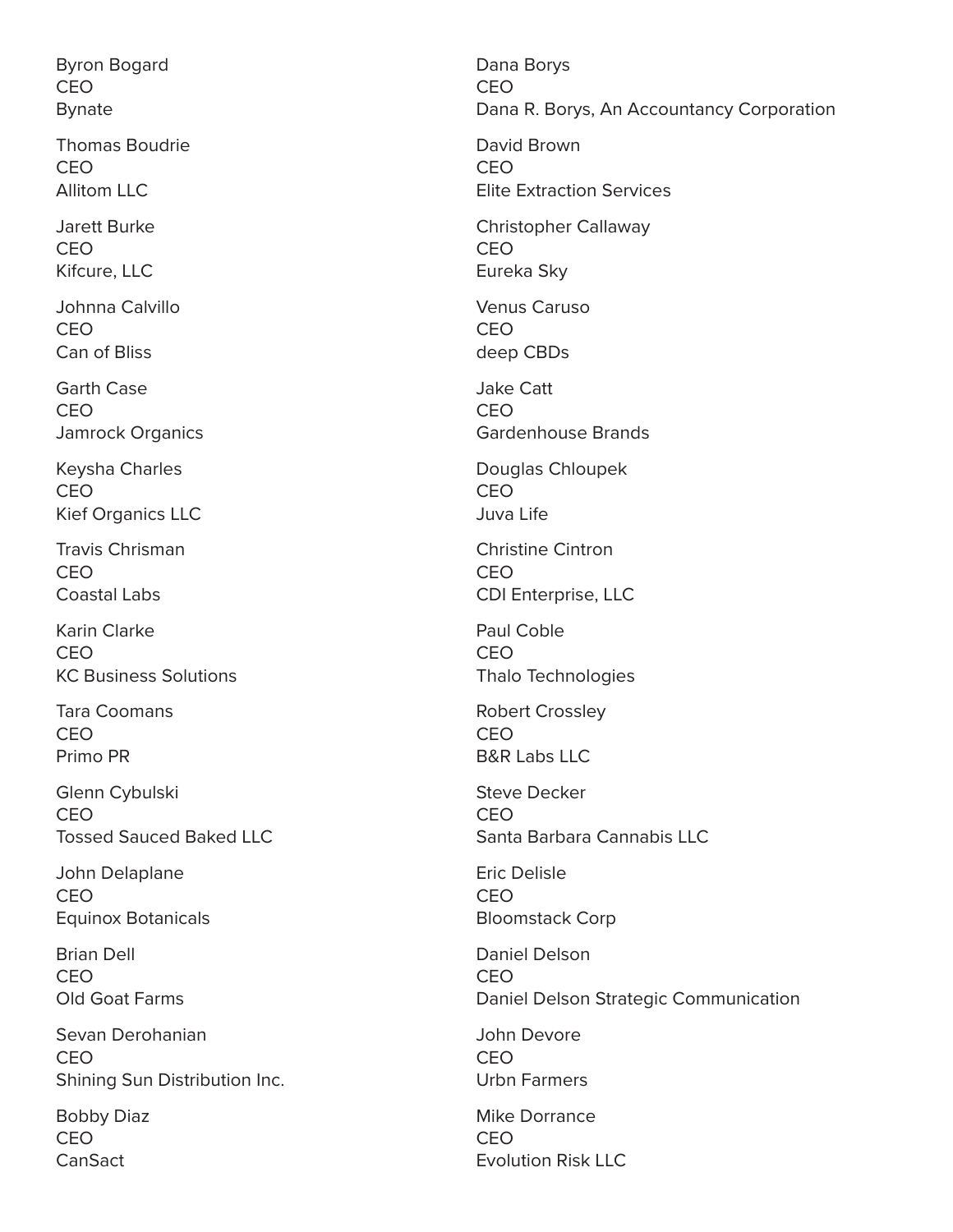Michael Duga CEO BH Partners

Michael Evans CEO WCW Enterprises LLC

Aaron Fair CEO TotaLeaf, Inc

Ronald Falcioni CEO Out Cannabis

Naycora Fauntleroy CEO Codie Inc.

Michele Finn CEO Jubilee of Wellness

Dion Foley CEO Cali Bio

Courtney Freeman CEO White Buffalo

Liz Gehl CEO Gehl Search Partners

Melissa Gibson CEO Hemp & Humanity

Noni Goldman CEO Four Trees Holyoke LLC

Kale Gray CEO Tokyo Starfish

Hab Haddad CEO **GreenPoint** 

Ed Harris CEO Pacific Growth Capital Colin Earl CEO SISU Consulting Matt Fagan CEO Buffalo Investments Ali Fakhri CEO EventHi Inc. Julian Farhoud CEO E&J Distributors, LLC Dennis Ferrigno CEO The Grown Depot Justin Fischer CEO VeriLeaf Paul Frank CEO Hemp Solutions of Minnesota, LLC Mindy Galloway CEO Khemia Ron Gershoni CEO Jetty Extracts Merril Gilbert CEO **TraceTrust** Wendi Goldsmith CEO Sustainability Visions LLC Nicole Griffith Barbieri CEO Convergence Laboratories, Inc Noah Hamman CEO **AdvisorShares** Shannon Hattan CEO Fiddler's Greens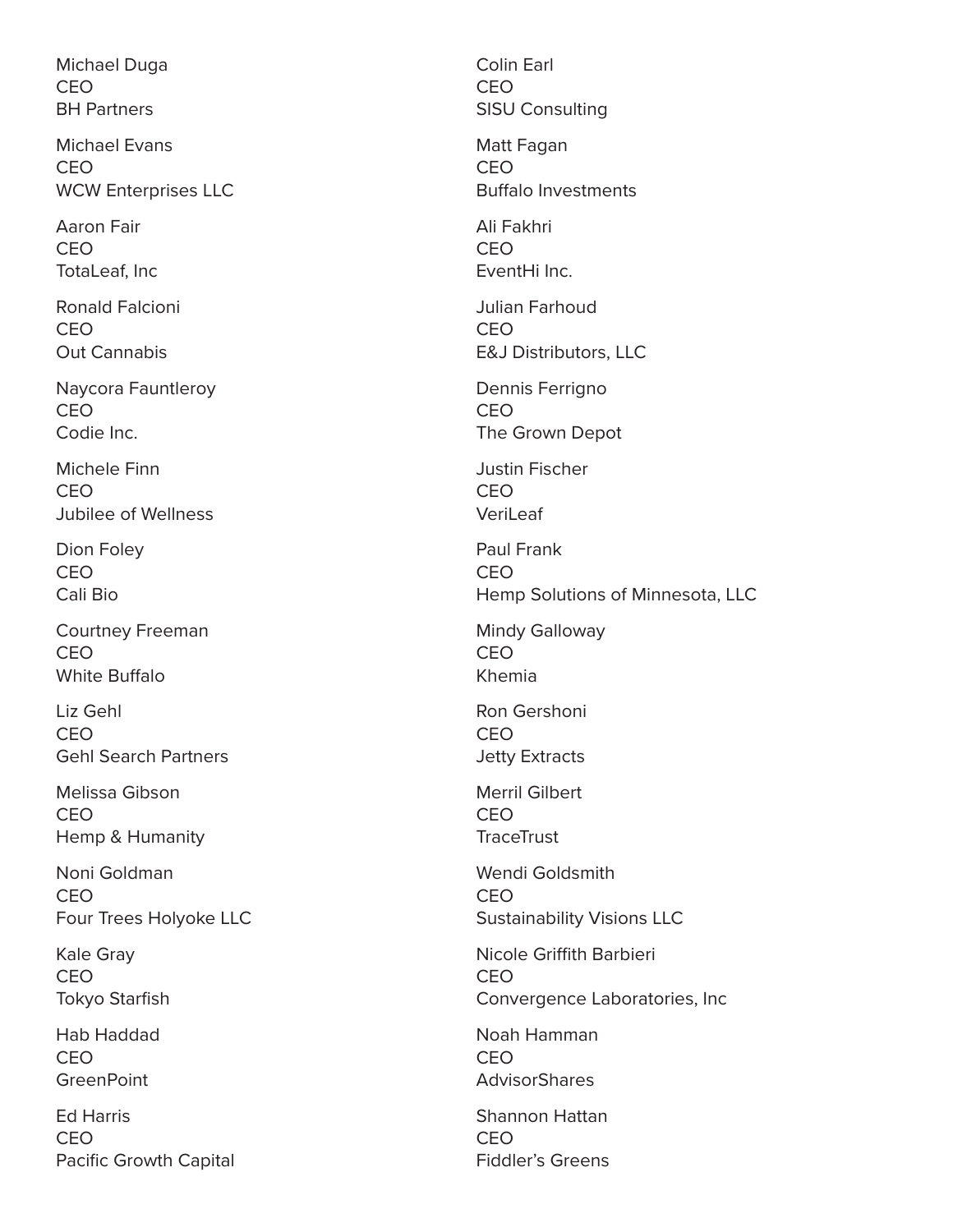Martin Higgins CEO URBANA

John Hopkins CEO Bhang Technologies Inc.

David Hua CEO Meadow

Douglas Hutchens CEO Cannaste

George Jage **CEO** Jage Media Inc.

Jamie Jordan CEO Humble Oz, LLC.

Reena Kaven CEO **Tribe** 

Krystal Kitahara CEO Yummi Karma

Corey Kite CEO Bonny Doon Organics

Jeff Kriozere CEO GreenRX-ID

Frank Labrozzi CEO Novus Cannabis Medplan

Diana Starr Langley CEO Green Rush Alliances, LLC

Joe Leonard CEO Bee Valley Farms

Carsten Loe CEO YiLoCA Management Group, LLC

Marco Hoffman CEO Evergreen Herbal Ana Hory CEO Chil LLC Haley Hunt CEO Trulevia Vernon Jackson CEO We Moving LLC Mary Jane CEO Miss Mary Jane's California Anne Joyce CEO Libertyclothing Adam Kern CEO Tetra Worx Inc Krystal Kitahara CEO Yummi Karma Sharon Krinsky CEO Society Jane Sara Krishnamachari CEO Purple Lotus Patient Center Nate Landau CEO Mother No-Till LLC Ana Leano-Williams CEO Seaweed Holistics, LLC Larry Levy CEO Lucid Green Inc. Tim Lozott CEO Green Life Capital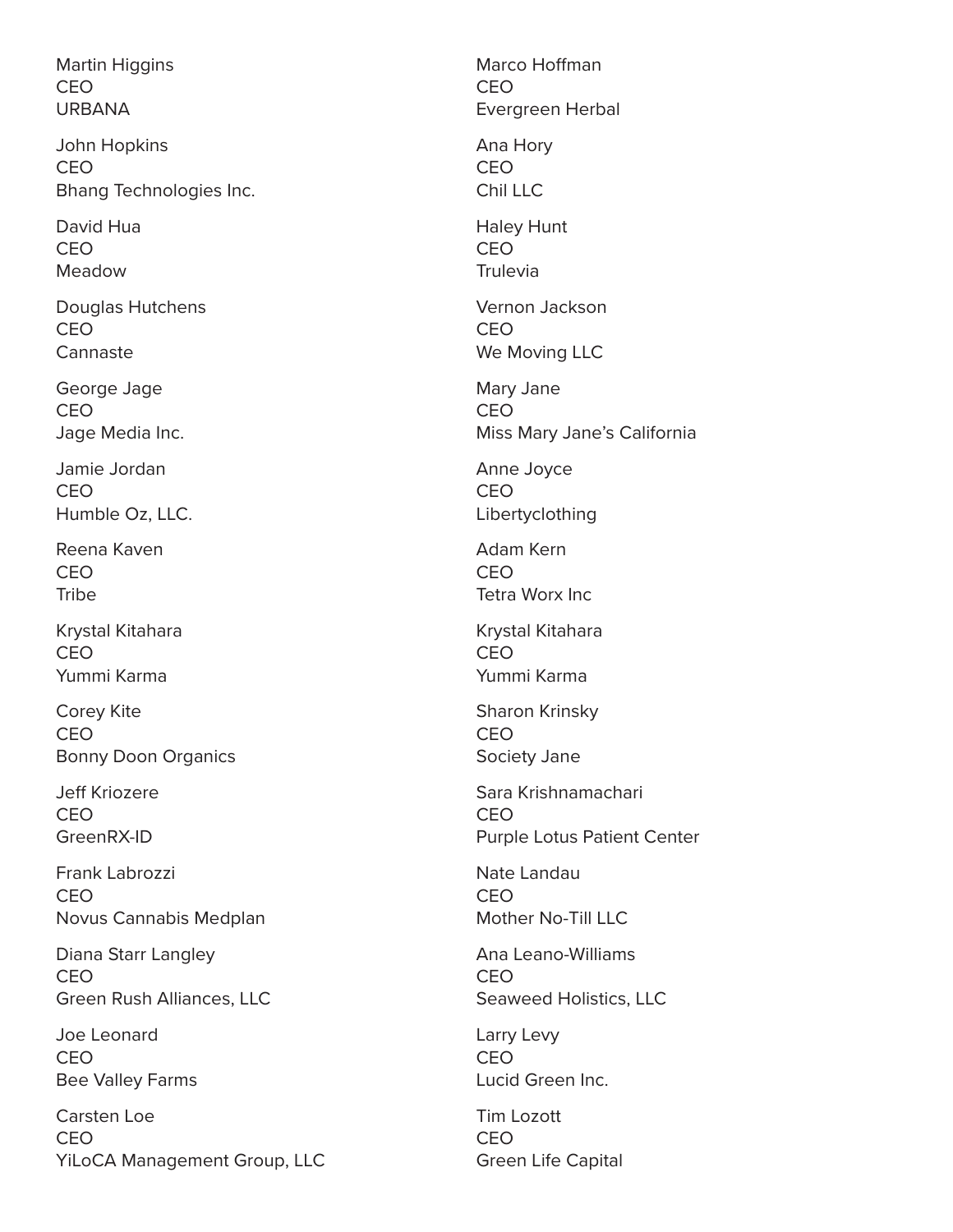Bill Ludlow CEO CRATIV Packaging

Barron Lutz CEO Humboldt Private Reserve

Bob Martin CEO **CWAnalytical** 

Mike Mattioli CEO DSM Group, LLC

Dave McGee CEO Truhapa Capital

Patrick McManamon CEO Cannasure Insurance Services, LLC

Ron Mellon CEO ProTerp Holdings, LP

Margot Micallef CEO Sonoma Pacific Distribution

Kelly Moore CEO Jet One Solutions, LLC

Paul Muchowski CEO Dr. Paul's

Ernie Pascua CEO HQP Inc

Karen Petersen CEO Ocanna - Ocannalife

Zachary Pitts CEO Ganja Goddess

Kary Radestock CEO Hippo Premium Packaging

Karen Lustman CEO Senior-High Mary Makoul CEO Pendram Sergio Martínez CEO Kaneh Bioinnovations Dennis Mattos CEO Sunbare Tour & Travel Donald McLaughlin CEO Purepower Wellness LLC Sumit Mehta CEO MAZAKALI David Mersky CEO Sivannac Inc. Sheryl Mizicko CEO Ideal Harvest Khalil Moutawakkil CEO KindPeoples Kelly Murtha CEO Rebel Edibles Joseph Pearson CEO SPARC Gina Pippin CEO The Galley Moshe Prystowsky CEO Pinsky Associates LLC Michael Ramirez CEO

Distro Ave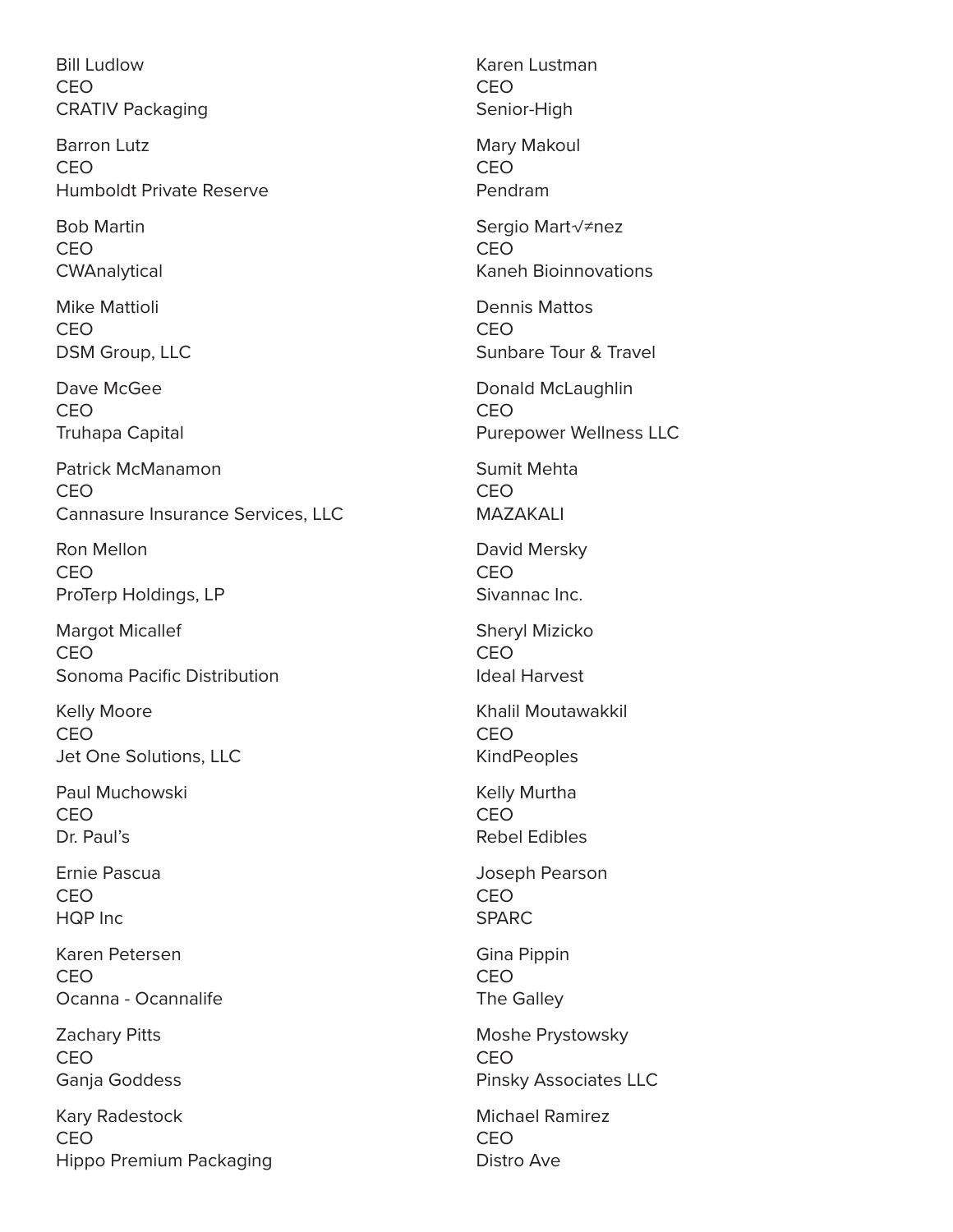Andrew Ramirez CEO Good Roots Cannabis

Michael Reardon CEO Happy Valley

Joe Reynolds CEO Happi

Jose Rivas CEO Premium Extracts Incorporated

Danielle Rosellison CEO Trial Blazin'

Freddy Sayegh CEO Cal Track Distribution

James Schwartz CEO CascadeHigh

Austin Sharp CEO Cascadia Labs CA LLC

Sarah Sibia CEO Newtonian Principal Inc

Mark Singleton CEO Thought Leaders, Inc.

Michael Sopkiw CEO Miron Glass USA

Leiann Stephenskn CEO The Dub Wholesale

Mark Sutton CEO Lucky 7 Brand

Jude Thilman CEO North Coast Wellbeing

Nurit Raphael CEO **ONA** Jason Reposa CEO Plants Everyday Inc Indy Riggs CEO Skyfall Humboldt LLC Roxanne Romero CEO Flower Connection Delivery Samuel Rosinski CEO Fresh Coast Extracts Frances Schauwecker CEO Mary Jane University Ruben Seyde CEO Tripp, Äôs Tree Farm William Sharpe CEO AeroPonLeaf Canada Inc Sandra Silva-Tello CEO Vets Leaf, Inc Arman Siradeghyan CEO Logickit Troy Sowers CEO NCM Corp Jamie Stephenson CEO J&P Investments, LLC Wassef Tawachi CEO Dreamt Frank Traylor CEO Agriscience Labs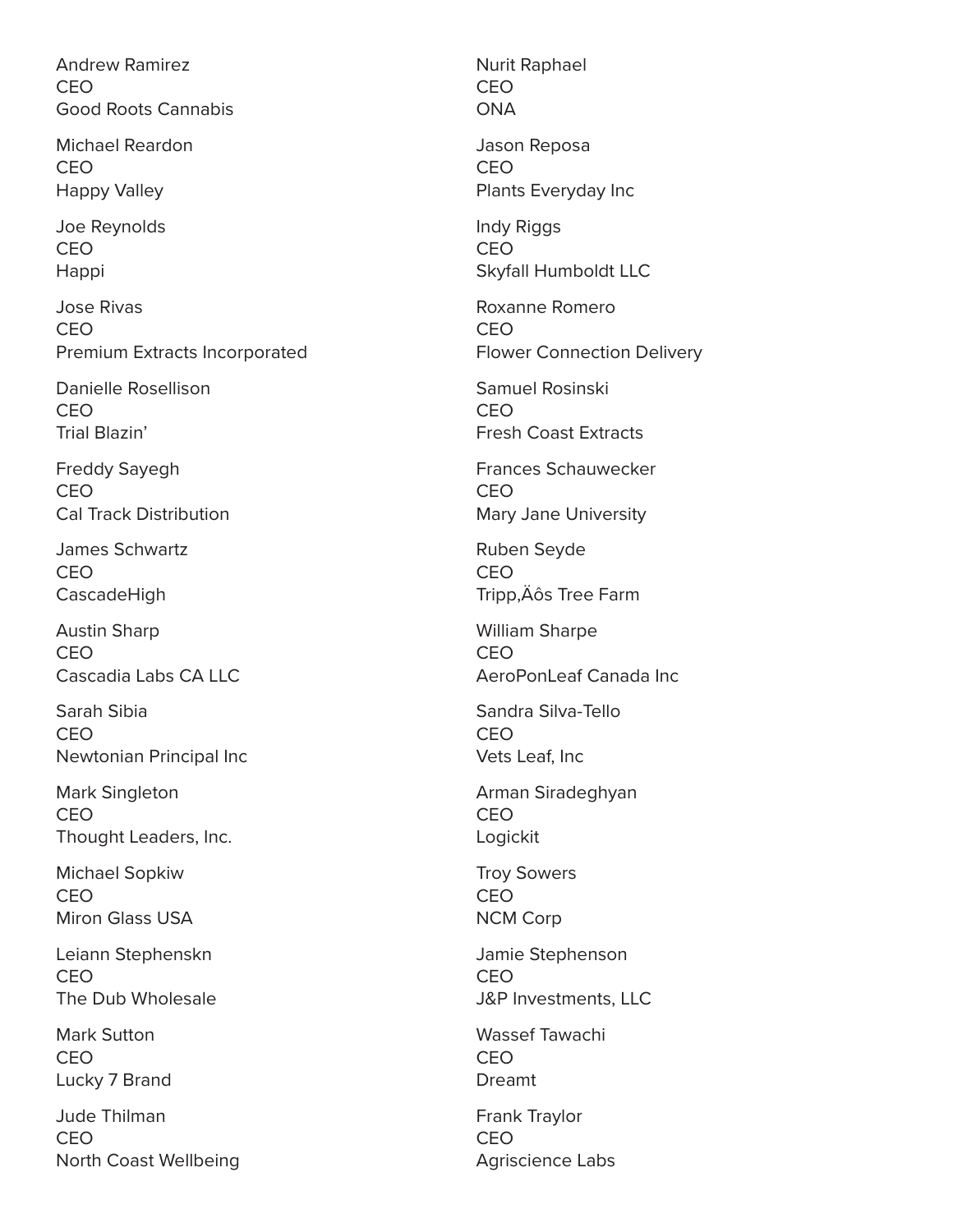Travis Turner CEO HZB Manufacturing

Bertrand Vick CEO Rev Genomics, Inc.

Mason Walker CEO East Fork Cultivars

Jue Wang CEO Huamei Inc

Rusty Wilenkin CEO Old Pal

Keith N Williams CEO B G.R.E.E.N., LLC

David Wingard CEO Flora Terra

Charles Woody CEO Platinum Connection

Hockkee Yeo CEO 2130 Incorporated

Kelly Young CEO My TCBD

Tyler Morley CEO / Owner CYS Productions LLC

Joan Irvine CEO & Co-Founder **ResponsiTech** 

Trevor Morones CEO & President Control Point, LLC

Greg Mick CEO Denali Organics Denali Organics LLC

Maxim Vedenschi CEO Concentrated Services LLC Tyler Wakstein CEO **OpenNest** Raymond Walker CEO Stitch House LLC Phillip Westbrook CEO Spectrum Growers Marc Williams CEO 6 Degrees, LLC Helen Williams CEO Lady Butterfly David Winternheimer CEO LA Test Labs LLC Lisa Wright CEO Flowra Mike Yocina CEO Nickel City Wholesale Garden Supply Jill Rabinowitz CEO - Founder Healing with Tarot Josh Smith CEO & Chief Scientist Premium CBD Labs, LLC April Allison CEO & Founder Opa Life Sarah Agboola CEO and Founder Golden Bliss Brands Kimley Svendsen CEO/Co-Founder

Drive Talent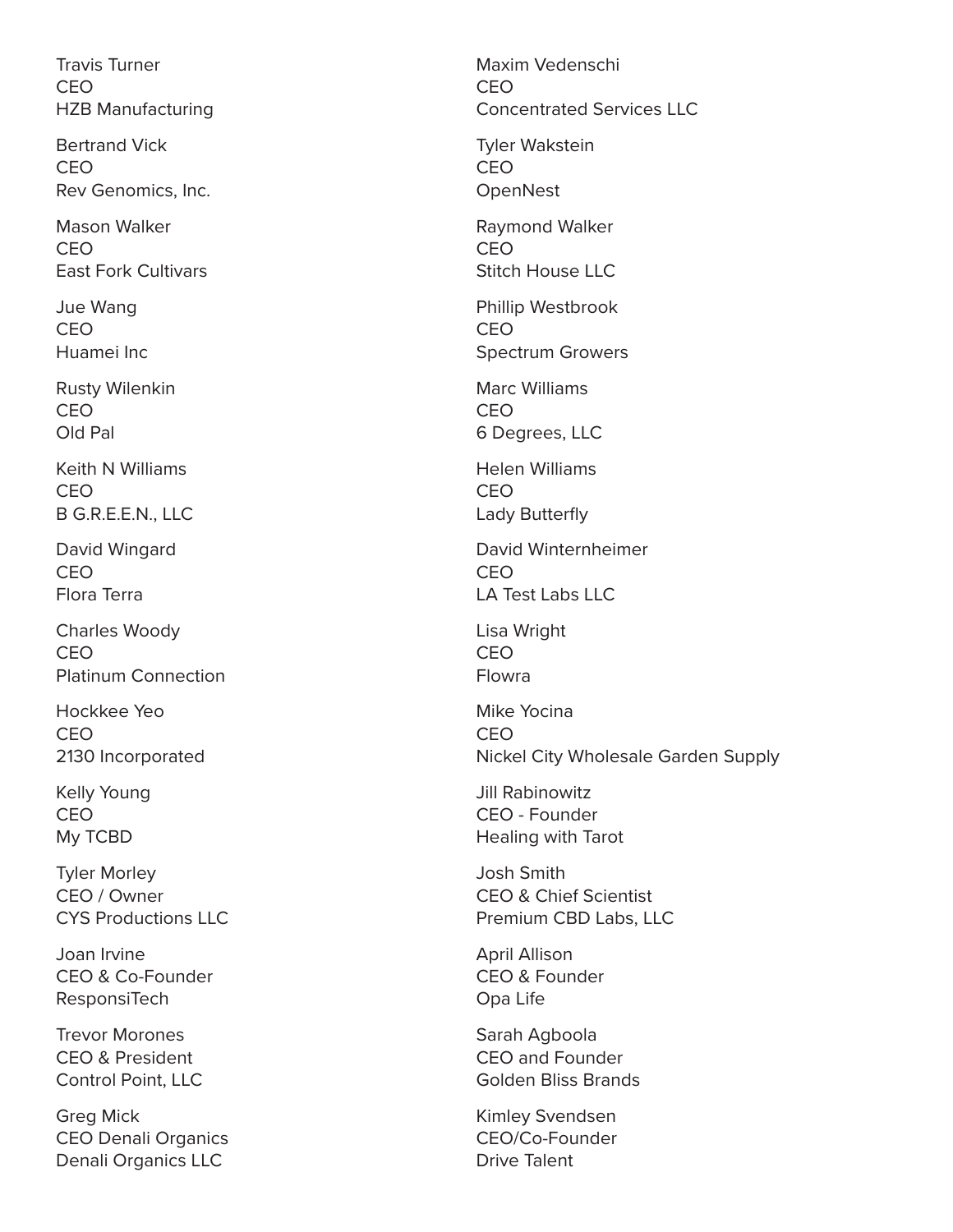Shelly Tallabas CEO/Co-Founder Vivid Integrated Solutions

Kelley Bruce CEO/Owner Canna Mommy LLC

George Lynch CEO/President Green Stem LLC

Thomas Mulder CEO/President Humboldt Redwood Healing

Valeria Cruz Sandino Business Owner KWB Accounting

Kristen Waters Business Owner Pacific Cannabis Company

Barry Himmelstein Attorney Himmelstein Law Network

Kathryn Peters Attorney Cassie Peters Legal + Consulting, LLC

Walter Sullivan Attorney - Government Relations Advisor Law Office of Walter J. Sullivan, Jr.

Jennifer Chapin Co-CEO Kikoko

Brian Anderson Co-Founder Anderson Porter Design, Inc

Charles Bergmann Co-Founder Supercritical Mass Laboratories

Josh Eisenberg Co-Founder Pineapple Express

Adriana Gomez Co-Founder Social Equity LA Brent Herrington CEO/Founder Vonnie & Ro

Jeff L Livingston CEO/Pres TPE Enterprises, LLC

Larry Mercado CEO/President Hi Tide Dispensary

Rhonda Broadway Business Owner Total Peace and Wellness LLC

Charlene Shawl Business Owner Restore Gaia

Harry Bernstein Attorney Harry Bernstein Law

Nick Lewis Attorney Justice Law

Hannah Stitt Attorney Ad Astra Law Group, LLP

Kimberly Cargile C.E.O. A Therapeutic Alternative

Sally Alworth Co-Founder Luminous Botanicals

Jeff Anderson Co-Founder Evergreen Market

Stephanie Bozzuto Co-Founder Cannabis Connect Insurance

Rob Fess Co-Founder Apex Trading

Cameron Hattan Co-Founder High Tide Distribution and Fiddler's Greens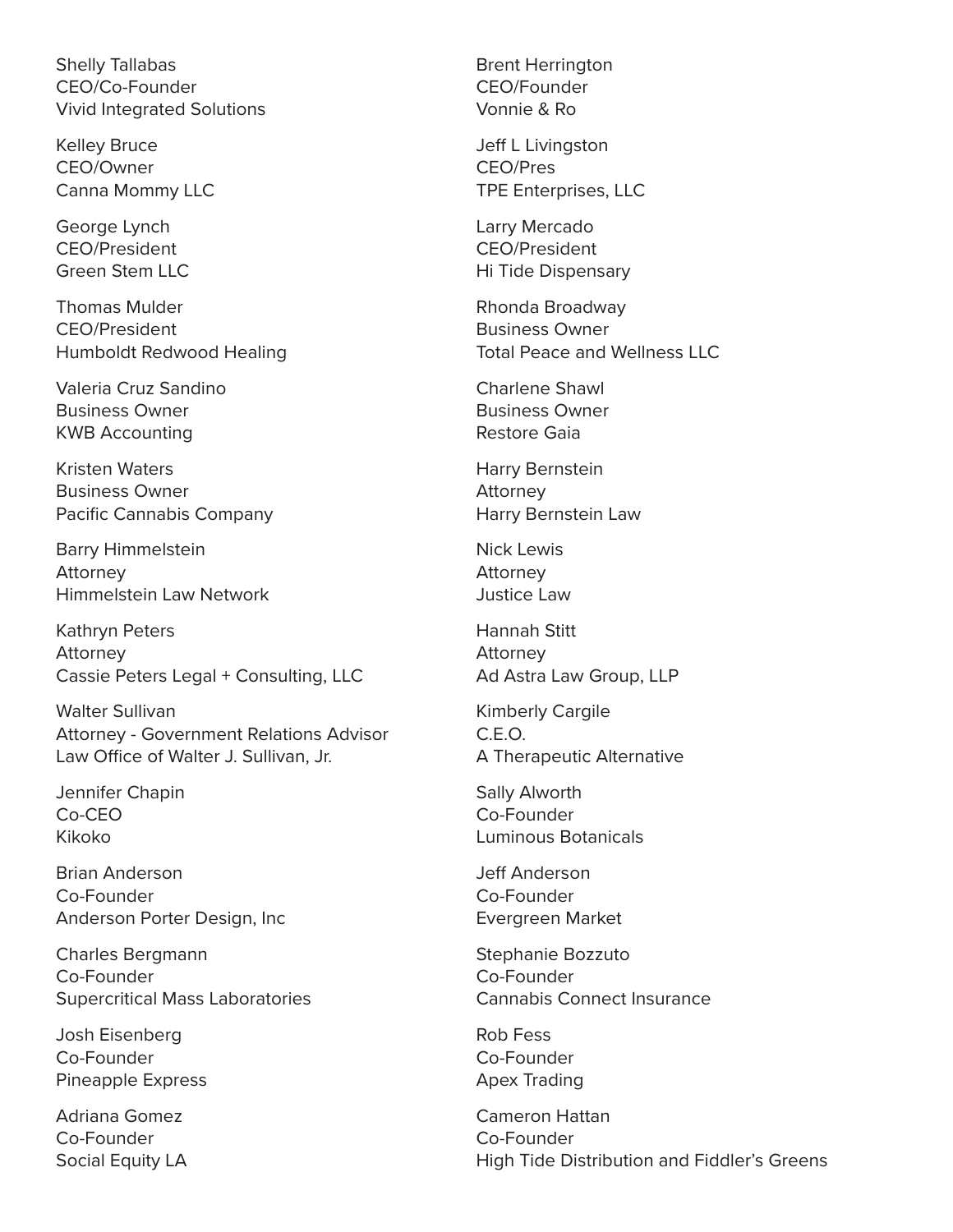Michelle Horsley Co-Founder Nine Cloud Cannabis

Charles A. Maxwell, MBA, MHA, PMP Co-Founder Georgia CBD Distributors

Josh Schmidt Co-Founder Pistil Point

Shannon Shell Co-Founder Brio Nutrition

Amanda Terpstra Co-Founder Bestbuds, LLC

Jason Foraker Co-Founder / President PLM Brands Corp

Andy Shelley Co-Founder & Compliance Officer **Cann**Xperts

Samantha Shelley Co-Founder & Licensing Specialist **CannXperts** 

Shelby Messenger Co-Owner Full Sun Farm, LLC

David Endacott Co-Owner & Director of Risk Management Old Route 66 Wellness

Madeline Shults Cofounder Dancing Dog Ranch

Kyle Bish COO NEA

Joshua Ferranto COO Silver Therapeutics

Odain Gabay COO Jamrock Organics Paul Lindholm Co-Founder Supercritical Mass Laboratories

Ronald Richards Co-Founder Kin Slips

Jessica Sharp Co-Founder Nouera

Terry Stenlund Co-Founder Ravenhorse Farmz LLC

Jim Ziniel Co-Founder Uprise, Inc.

Bryce Conley Co-Founder & CFO Color Up

Kim Howard Co-Founder & Coo Green Bee Botanicals

Marjorie McGinnis Co-Owner **Outdoorworks** 

Marc Ramirez Co-Owner Aluh Teh

Kristy Endacott Co-Owner & HR Director Old Route 66 Wellness

Jennifer Axcell COO Leaf411

Shauna Blanch COO Color Up Therapeutics

Darin Frieling COO Uprise

James Green COO Planet Green Farms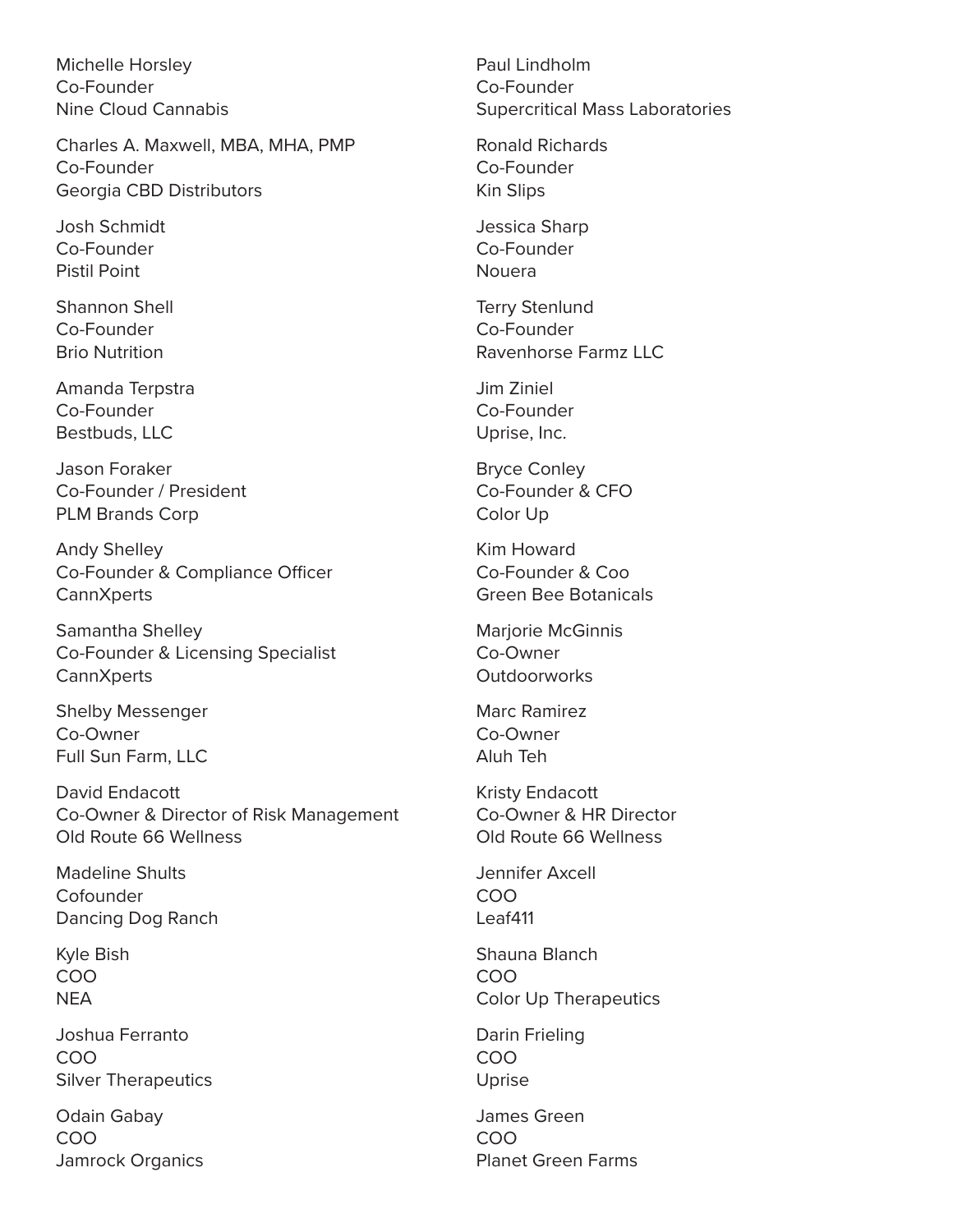Renee Harrison COO Foottraffik

Melinda Kadinger COO Cannabis Care Wellness Centers LLC

Jason McClintock COO Humble Oz, LLC.

Ryan Mierau COO The RowHouse

Wes Oribello COO Bento Delivery

Pierre Rouleau COO ManifestSeven, Inc.

Greg Schneider COO NSM

Cameron Smith COO MMAC

Andrew Upchurch COO CAMU Brands

Christine Wildrick COO Herbal Remedies Dispensary

Jennifer Abbie COO/CFO ExtractionTek Solutions

Murray Firestone Corporate Development The Anthos Group

Christopher Fisher CPA Happy Life Dispensaries LLC

Chris Telfer CPA Chris Telfer CPA LLC Malante Hayworth COO Coastal

Roger Lachance COO Berkeley Patients Group

Kurt Metros COO Extract Consultants

Eric Myers COO Omega Equipment & Supply

Darrin Potter COO Sugar Maple Medical

David Sayegh COO Koala Green Development

Mackenzie Shults COO Dancing Dog Ranch

Barbara Sommars COO Mary Jane University

Heather Weisberger COO White Mountain Farms, Inc.

Alicia Wingard COO Flora Terra

Julia Gosnell COO/Co-Founder Hippo Premium Packaging

Todd Arkley CPA Arkley Accounting Group

Richard Friedlander CPA RS&F LLC

Keith Hart Director of Government Affairs Bloom Farms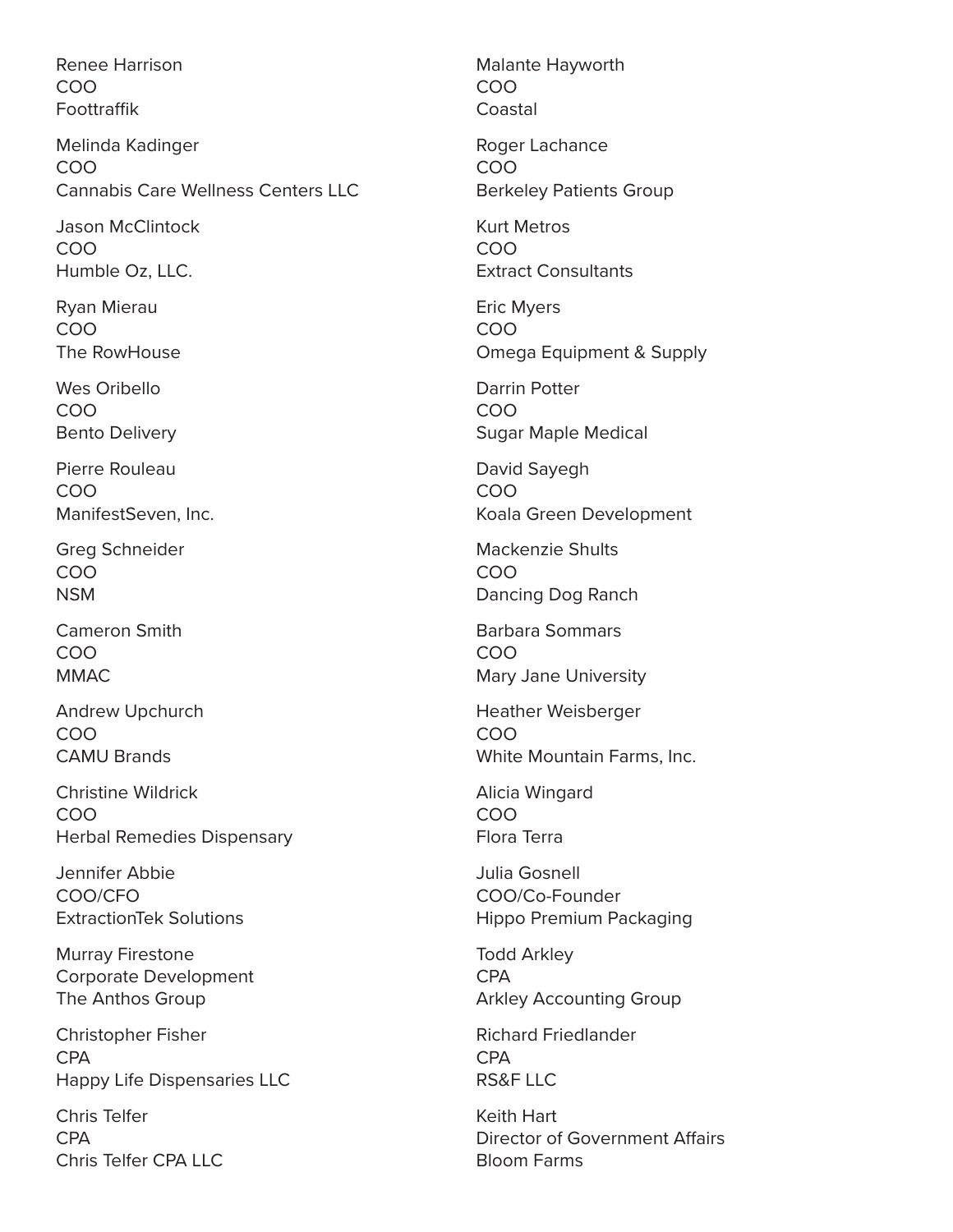Hirsh Jain Director of Government Affairs Caliva

Nuriya Safarova CCO ProTerp Manufacturing

Jeff Cancilla CFO Sense Distribution

Deanna Garcia CFO CR&D Inc

Jane Holland CFO National Cannabis Risk Management Association

Lauri Kibby CFO Kings Garden Inc.

Chelsea Kitahara CFO Yummi Karma

Shahrzad Mohammadkhani CFO California Biotechnology Center

Aryan Peymani CFO 4thMVMT

Rocco Petrilli Chairman National Cannabis Risk Management Association

Mitzi Vaughn Chief Legal Officer AltoTerra Capital Partners

Kevin Barone Director The CLG

Kevin Jones **Director** CannaGather Boston

Sonya Laveau Director ACM

Mills Rooks **CCO** Ga. Botanical Labs, LLC Javier Aldape CFO EKWG Management Serv Jay Caplan CFO Pro Farms Ben Gross CFO Humboldt Farms Amit Kapur CFO The Anthos Group Chelsea Kitahara CFO Yummi Karma R. Terrance Larson CFO Tokeland Growing, LLC Jessica Moro CFO JMC Consulting Group LLC Chris Farris CFO / Owner Green Jar John Gorst Chairman & CEO Ionic Brands Corp. Vera Levitt Chief Operating Officer Mankind Aly Dean Director Cookies Calvin Koo **Director** Rasta Rootz Jimmy Makoso **Director** 

Lucid Lab Group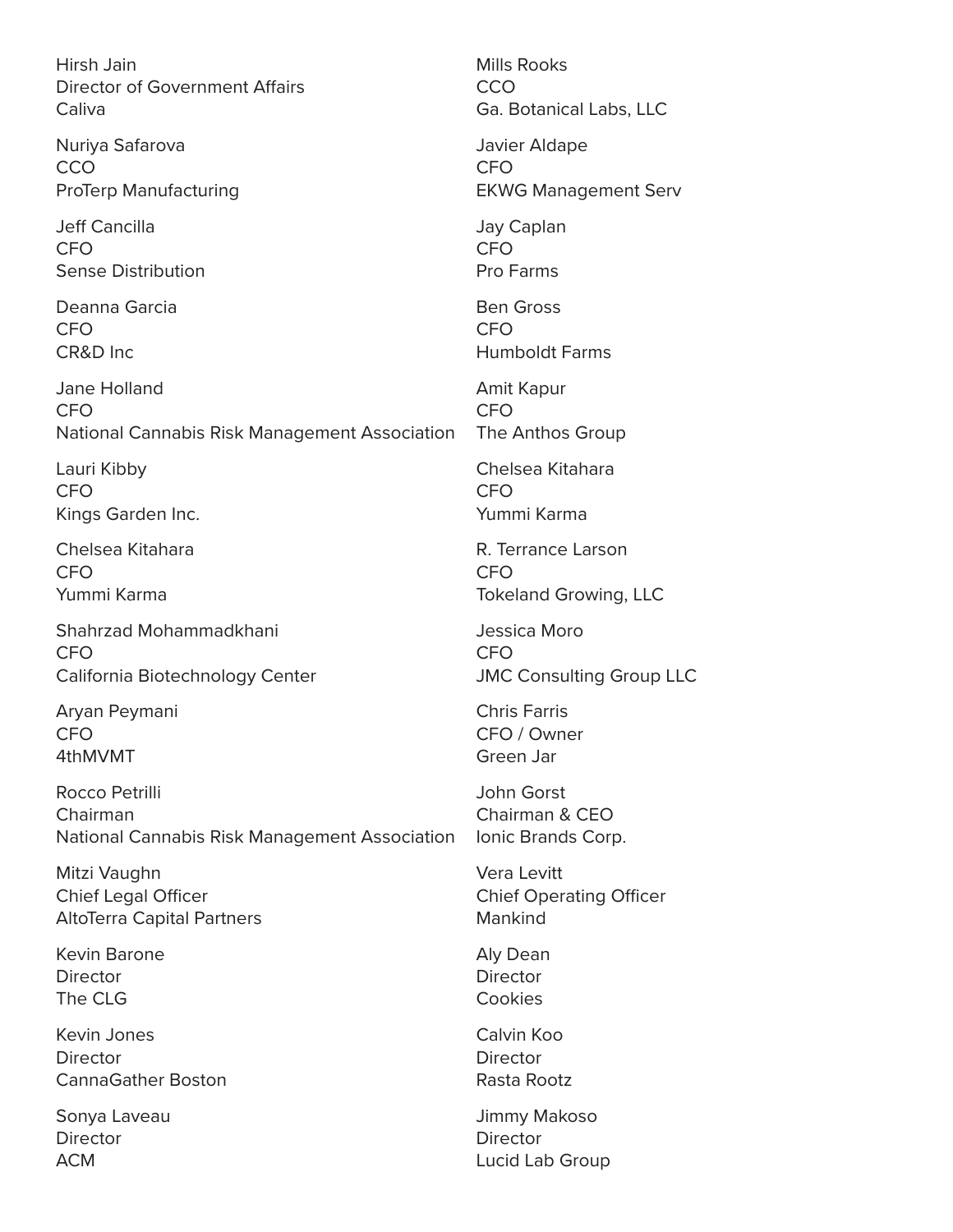Darren Mason **Director JastMedia** 

Nuria Ramsay Colon **Director** Lifestyles Research

Adam Salman **Director** AdultUse.Com

Marrana Davis Director of Account Educators Color Up

Kelly Grace Director of Brand Operations Kifcure, LLC

April Mallord Director of Business Development ZenCanna

Thomas Murphy Director of Client Relations Green Rush Consulting

Colleen Hooks Director of Communications Meadow

Jennifer Gallerani Director of Compliance **Blackbird** 

James Koeneman Director of Concentrates THC Alaska

Hannah Hoffman Director of Culture and People UCAT

Richard Miller Director of Education and Outreach A Therapeutic Alternative

Jenn Koelliker Director of Events CannOccassions

Jeff Carter Doctor McKesson

David G Ostrow MD PhD LFAPA Director David Ostrow & Associates, Consulting

George Russo **Director** VersaGenix

Juan Santaella Director B-Quantum LLC

Crystin Johnson Director of Brand Somatik

Sean Foley Director of Business Development 7 Leaf Media

April Mallord Director of Business Development Zencanna

A J Dimaculangan Director of Communications CDX Analytics

Darin Velin Director of Communications Dauntless, Inc.

Brittany McCahon Director of Compliance Ladybug Farms

Dustin Mahon Director of Consulting Services ExtractionTek Solutions

Anna Symonds Director of Education East Fork Cultivars

Veronica Guevara Director of Equity Affairs Flower to the People

Kate Cannon **Doctor** McKesson

Steve Berman Doctor SNB of LM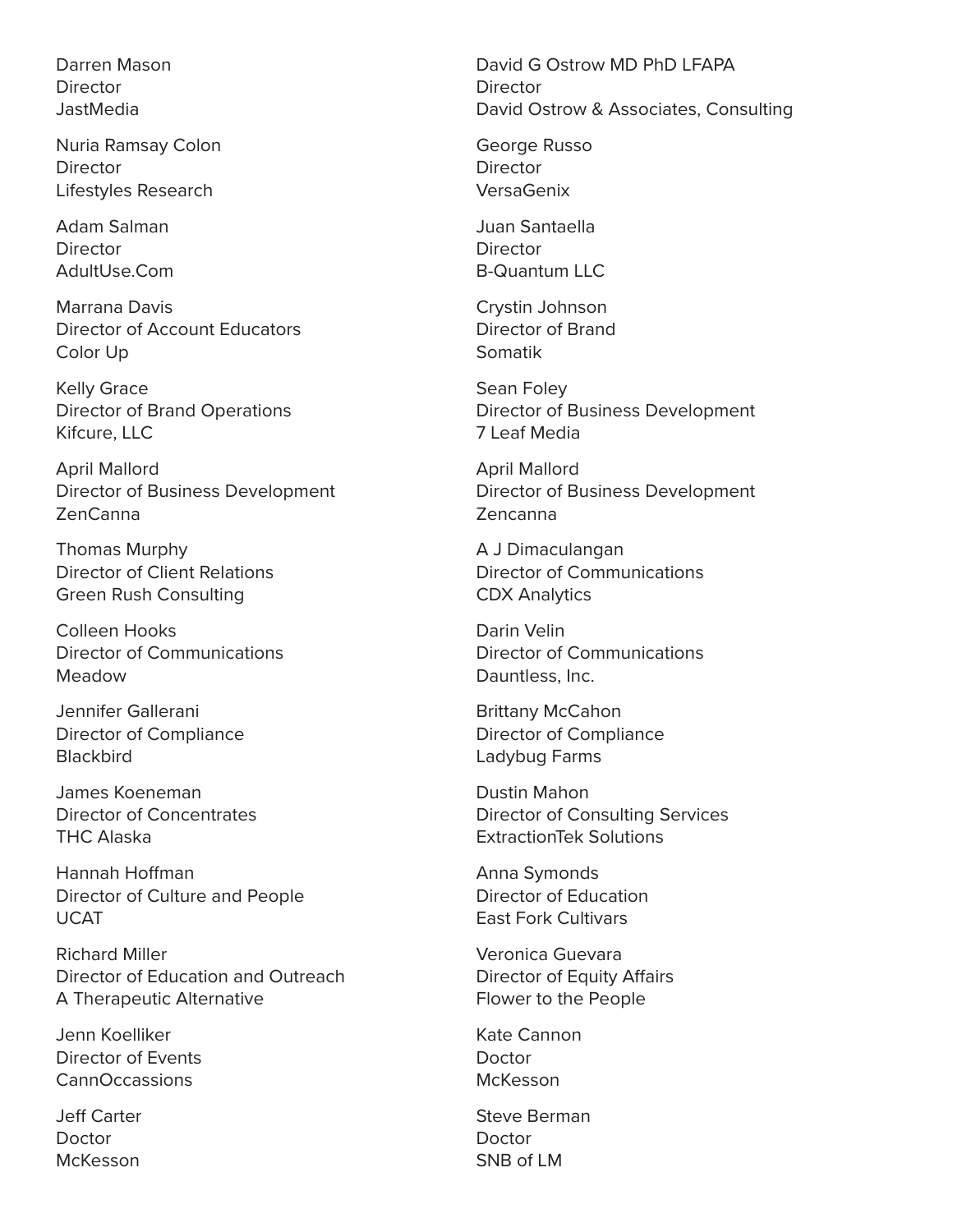R. Todd Rinnier Doctor Nuverda

Kim Lundin Executive Director Oregon Cannabis Association

Kiesha Peden Executive Director Leafy Green Agency

Marcus Lee Facility Manager Tamalpais Co- Packing

Ronald Mattson Farmer 36 Works LLC

Zack Amaral Founder NewEra CBD

Andreas Boeckl Founder Dispersa Labs Inc

William Chase Founder Soro Botanicals

Ryan Cohen Founder Top Shelf Cannaseurs

Alex Escher Founder HempHollow LLC

Marcia Gagliardi Founder mymilligram

Charlotte Hanna Founder Community Growth Partners

Kia Jackson Founder The Black Experience in Cannabis

Arnel Larracas Founder Top Shelf Toker Heather Fazio Executive Director Texans For Responsible Marijuana Policy

Mary Jane Oatman Executive Director Indigenous Cannabis Coalition

Robin Schneider Executive Director Michigan Cannabis Industry Association

John Casali Farm Owner Huckleberry Hill Farms

Thomas Winton Farmer River City Development

Michele Barard Founder UBE

Alexander Buscher Founder Buscher Law LLC

Brian Chavez Founder Definitiv Inc

Nicholas Conenna Founder Peaking Waters

Kyle Fernley Founder **NLCC** 

Carolyn Gerin Founder Cannawise

James Hunter Founder Highbridge Holdings, Inc.

Sue Kronenberger Founder Xtract Group

Alissa Lee Founder Cannabis for Children Intl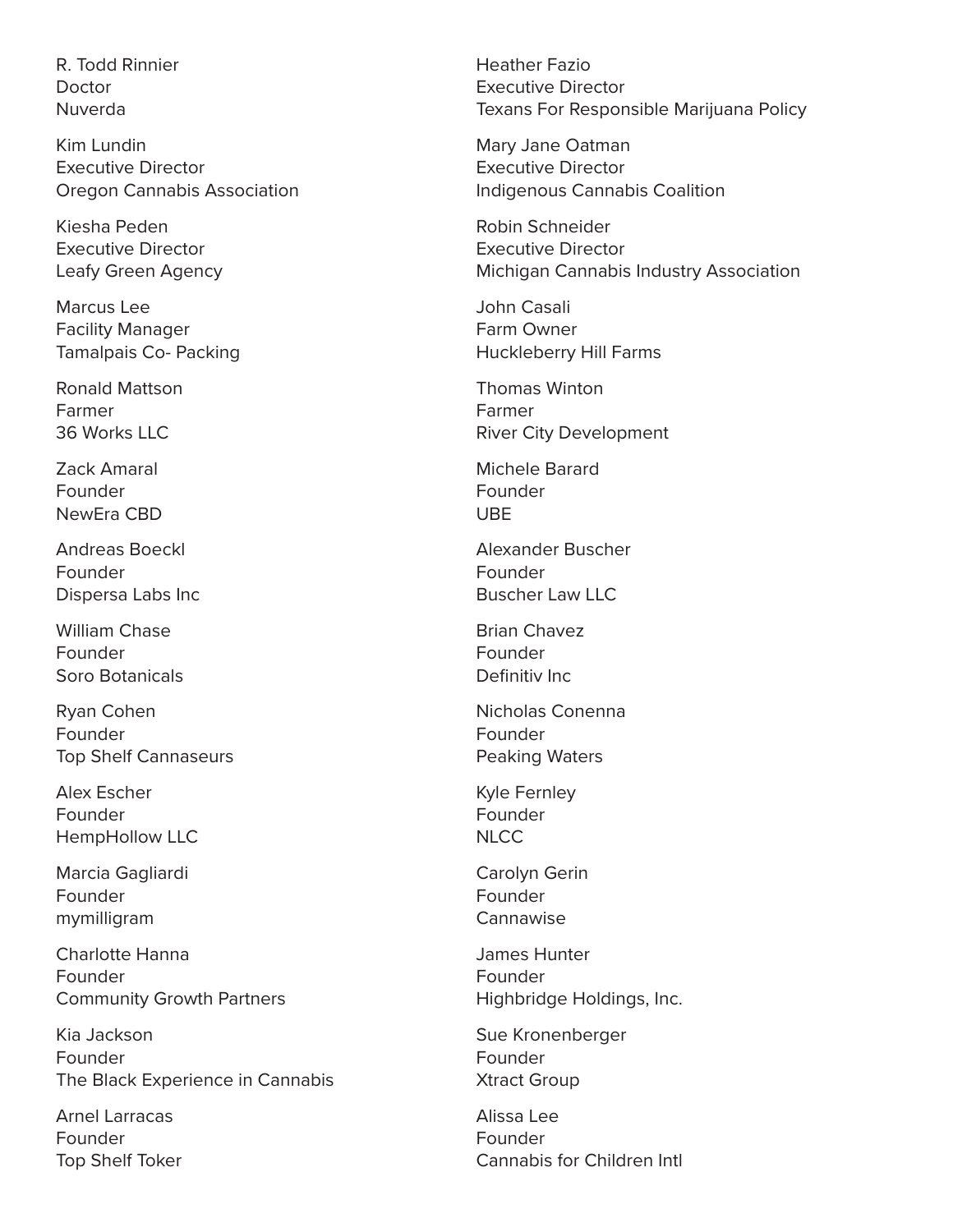Mike Lisek Founder althea.solutions

Stefani Lucas Founder Workhorse

John Parcell Founder Realwings LLC

Kristi Price Founder KRMA Media Inc

Caitlin Seidman Founder Lightly Lifted

Jordan Snook Founder NVS Ca LLC

Josh Weinstein Founder **CannaGather** 

Claudia Post Founder / CEO MOST Consulting Group

Ann Allworth Founder & CEO Cannabis Education Solutions

Johanna Nuding Founder & CEO Casually Baked

Kevin Blake Founder & Managing Partner Sierra Verde Capital

Erica Halverson Founder | CEO Tiny E Paper

Roxanne Romero Founder/ CEO Imperial Valley Cannabis Chamber of Commerce

Maryam Mirnateghi Founder/CEO Canna West Seattle Andrew Lowitz Founder **Stacked** 

Eric Meth Founder Good Harvest Co.

Reed Porter Founder Shift Cannabis

Sarah Sanger Founder Greenlight CFO

Ron Shapira Founder Mosaic Advisory Partners

Lisa Snyder Founder **Tokeativity** 

Brian Carr Founder - Partner CannaCubed

Crystal Banse Founder & Attorney Banse Law Group

Jorge Gabriel Castro Rosario Founder & CEO Canna Caribe

Kenneth Dickerson Founder & Managing Member Coachillin Holdings LLC

Erin Fay Founder & President Atrispek

Michael Mizrachi Founder, Chairman, and CEO Weedmayhem

Dawn Bazurto Founder/CEO Lady Gemini Inc

Debi Wimberley Founder/CEO Effective Cannabis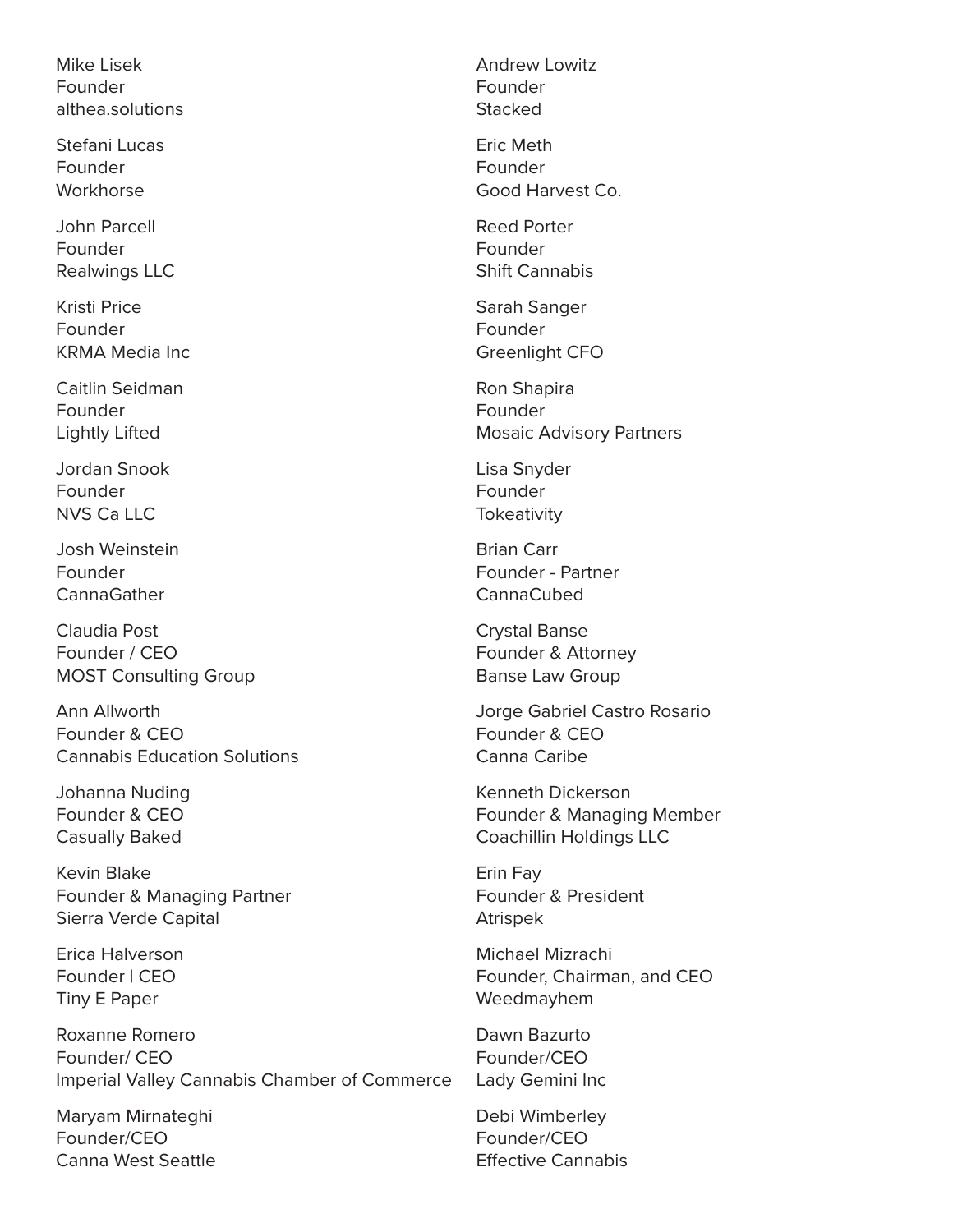Karen Schuler Hill Founder/Managing Partner D'Vine Crush

Artashes Melikyan Founding Partner greenXlabs

Spencer Weed FP&A Tilt Holdings

Ryan Hurley General Counsel Copperstate Farms

David Wenger General Counsel Asia Horizon Group

Lawrence Siskind Manager/Owner Eugene OG LLC

Larry Bortles Managing Director CCMConsulting LLC

Yin Core Inc Managing Director Corezouke Resources

Brandy Gray Managing Member BG Enterprises

Vicki Keiser Managing Member FusionFarms, LLC

William Lohman Managing Member Muskrat Avenue, LLC

Matt Barron Managing Partner 12/12 Ventures

David Ellerstein Managing Partner Plant Life Company

John Peterson Managing Partner Great Lakes Secured Transfer Alex Lantsberg Founding Member Baiceed

Michelle Whitmore Founding Partner H2 Talent

Racquel Peacher General Administration SOZO Companies

Thomas Thomas General Counsel Glass House Pharms

Tony Tucker Manager, Partnership Development San Francisco Chamber of Commerce

George Bellow Managing Director Somaí

David Dallal Managing Director Torrey Holistics, Inc

Shawn Messner Managing Director Needham&Co

Neil Kaufman Managing Member Kaufman & Associates, LLC

Erin Larsen Managing Member Long Creek Ranch, LLC

Lisa Coates Managing Owner Herban Extracts

Sam De La Paz Managing Partner Greenwave Consulting LLC

Eric Garcia Managing Partner Aloha Plus LLC

Krishnan Varier Managing Partner Arcadian Capital Management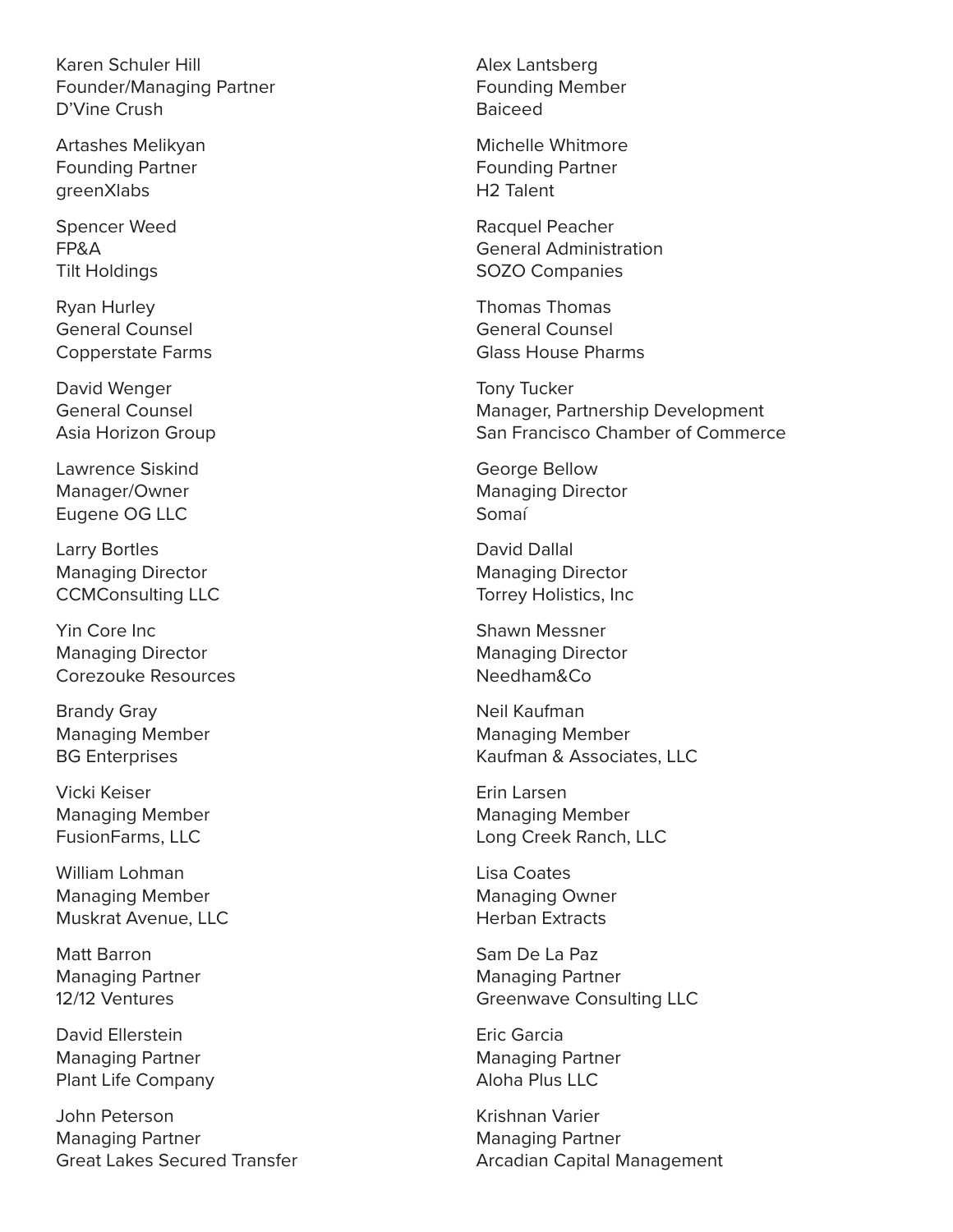Jessica Velazquez Managing Partner Indiva Advisors LLP

Amanda White Managing Partner Bestbuds, LLC

Jason Wilson Managing Partners Wilson Law Group

Jordan Despanie Chief Compliance Officer Creole Cannabis Company LLC

Robert Levie Chief Executive Officer Mendocino Magic Farms, Inc.

Debbi Spranza Chief Learning Officer RMCC

George Powell Chief Regulatory Officer Cambium Analytica

Jenni Raeder-Devens Chief Scientific Officer Project Yosemite

Francine Gindi Director of Grow Operations CPM / Ajoya

Amanda Eisenberg Director of Marketing Anresco Laboratories

Emily Stewart Director of Marketing Outer Galactic Chocolates

Ruben Romeu Director of Operations The Barn Social Club

Larina Scofield Director of Operations Lucy Sky Cannabis Boutique

Margie Rosewater Director of People NorCal Cannabis

Marc Wheeler Managing Partner Strategic Options

Katy Young Managing Partner Ad Astra Law Group, LLP

Harry Berezin Chief Compliance Officer Bloom Farms

Peter Schmitz Chief Development Officer Gower & Co

James Yi Chief Executive Officer Leaf Trade

Jannise Babbush Chief Product Officer Ciencia Labs

Charlie Wilson Chief Revenue Officer Green Bits, Inc.

Elay Carmon CIO **Natura** 

Ryan Krebbs Director of Logistics ADM Labs

Sam High Director of Marketing Quality Liquidator

Ezra Hagerty Director of Operations Silver Therapeutics

Clay Scanlan Director of Operations USA CBD Expo

Terilynne Gorman Director of Patient Affairs Maui Grown Therapies

Jesse Parenti Director of Programs Nine Point Strategies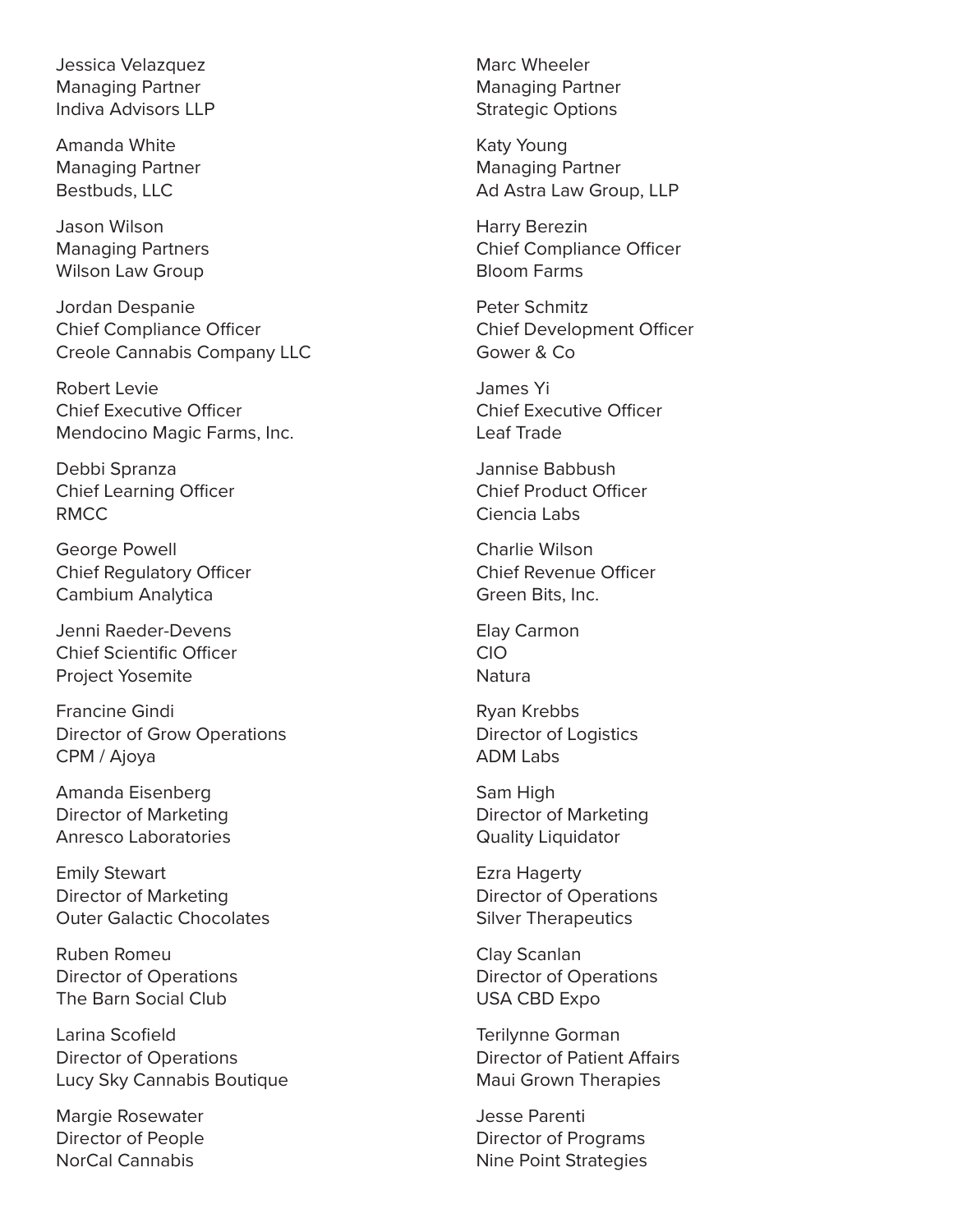Loren Defalco Director of Research CB1 Capital

Te Awhina Ho Chee Director of Sales East Fork Cultivars

Mary Myers Director of Sales PATHOGENDX

Tom Simson Director of Sales Kiva Confections

Chris Isley Director of Sales & Marketing The Temeka Group

Naoko Kimura Director Operations Cannapower Holdings

Jeremy Kossen Director, Strategic Accounts & Partnerships Foottraffik

Matthew Thomas Member MyMIDWEST

Linda Parker Member/Manager About-Face MMJ, LLC

Michelle Mattice National Sales Vice President Joint Venture Pay

Sonny Antonio Owner Sunshine Design LLC

Drew Barber Owner East Mill Creek Farms

Jeremy Bauer Owner Bauer Clifton Interiors

James Benton Owner BMC Inc.

Andrew Foor Director of Sales InfusionFactory, LLC

Emily Leander Director of Sales MJ Hemp Insurance

Victoria Quero Director of Sales Waveseer

Matthew Honeycutt Director of Sales & Marketing CCS Brands LLC

Reese Oakley Director of Social Media and Marketing Green MB420

Jonathan Cage Director, Business Development Impact Plastics

Ray Gottesfeld Medical Director MVC Colorado

Mark Rothstein Member Board of Director Green Aloha Ltd.

Jayson Greene National Director Sorpren

Mark Ambler Owner Breeze Trees, LLC

Angela Arena Owner Kind Lab LLC

Tara Bass Owner Remedy Shoppe LLC.

Alfredo Becerril Owner My Company Inc.

Jason Bilicki Owner Luminescent Farms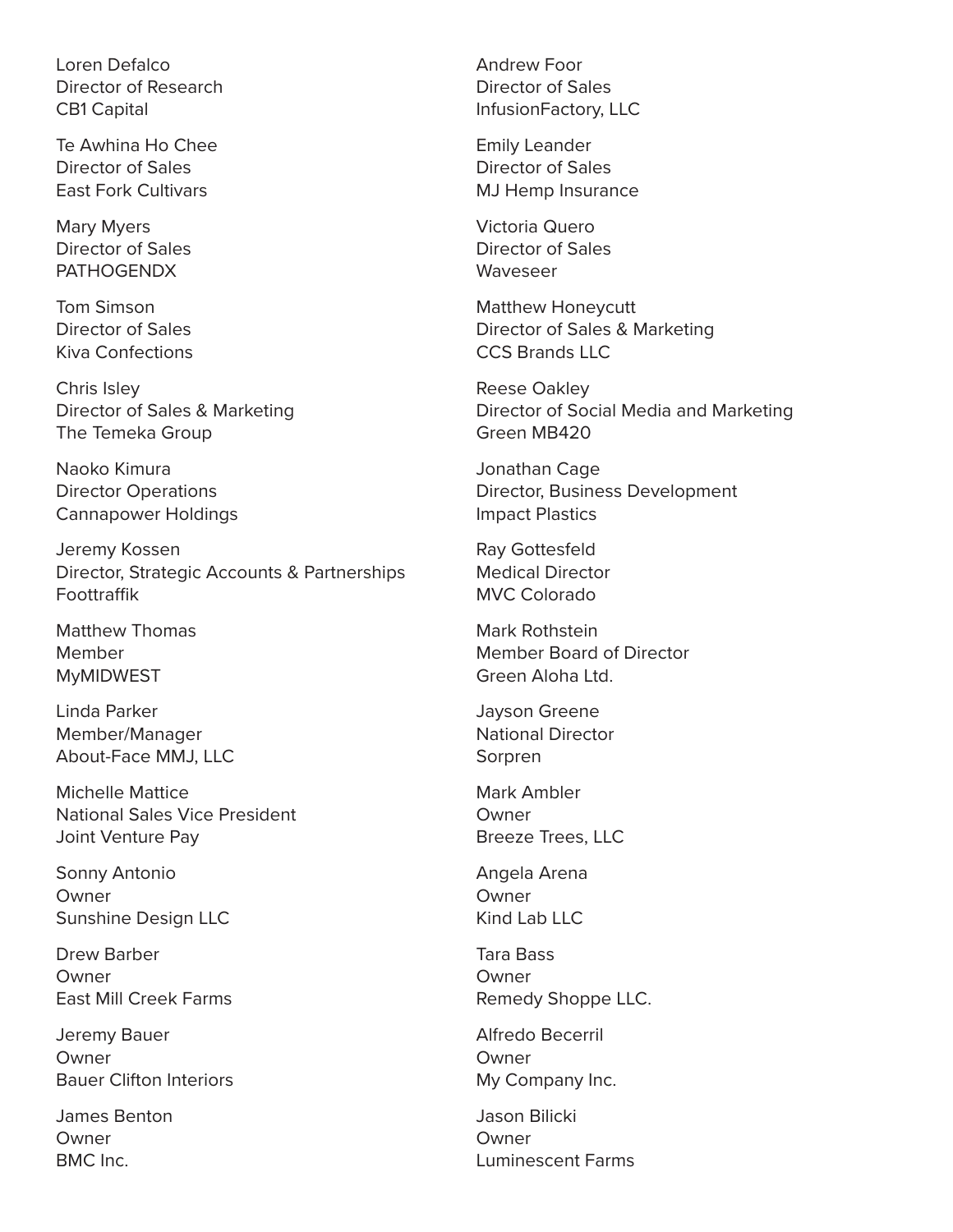Ron Bloom Owner Contrail LLC

Kelly Burtzloff Owner Coachella Labs

Chris Cameron Owner C & C Sales

Kathleen Carland Owner KC and Company

Jennie Chiavetta Owner Legacy Nursery

Jay Chung Owner Rhea's Garden, CA, LLC

Denise Concannon **Owner** Fireworks Farm

Stanley Danskey Owner E & S Farms Inc.

Richard Delong Owner Botanique Preservation Equipment, Inc.

Jason Demmon Owner Gotham Botanicals

Dawn Dodge Owner Emerald Coast Cannabis

Matthew Ellis Owner ExtractionTek

Mike Eugene Owner Sweet Central

Farad Foster Owner **Solstice** 

Stephanie Bryan Owner Leaf and Ash

Michael Calderone Owner Caldy Eats

Jenny Carbon Owner Always Greener

Holly Carter Owner Dicentra Connection

Sam Chick Owner Puffster Inc.

Dave Comeau **Owner** Better Buds

Shea Conley Owner MindRite

John De Guzman Owner TRESTL

Richard Delong Owner CannaFREEZE

Stephanie Detwiler Owner Bud Books LLC

Denise Drazil Owner Creative Crops Rec, LLC

Robert Eschino Owner Medically Correct LLC

Monica Fine Owner Fine Apothecary LLC

Jimmy Fremgen Owner Catuli Consulting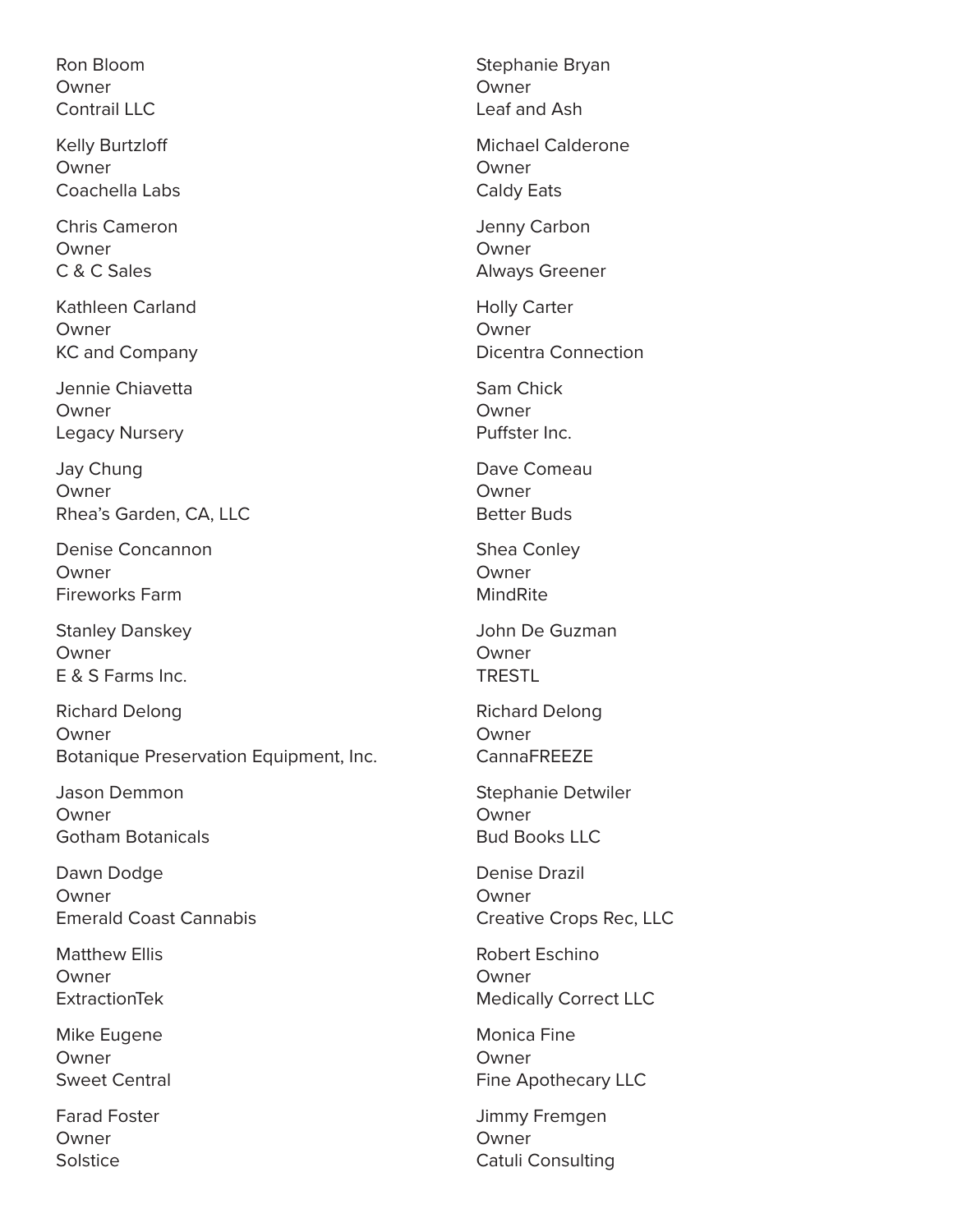Fernando Garcia Owner Wayward Naturals, LLC

Ron Geister Owner Indoor Orchards

Brian Gibbons Owner Craft Ventures LLC

Steve Goeder Owner The Ganjery

Bobby Hampton Owner Blowitout Industries

Megan Harlow Owner Lazercat

Tamara Hickey Owner Osage420, LLC

Jason Hostens Owner Green Worx Consults LLC

Cheri Johnson Owner BPG

Mark Anthony Jones Owner Wagon Hill Enterprises. LLP

Brittany Kidd Owner Boutique 5150

David King Owner MendoRoyal

Brian Larson Owner BJL Management, LLC

Karin Lazarus Owner Sweet Mary Jane Malia Geister Owner Indoor Orchards

Sue Geister Owner Indoor Orchards

Brian Gibbons Owner Elevation Illinois LLC

David Halpern Owner Nature's Gifts

Thomas Handwerker Owner Mannawell IIC

Jason Hatchell **Owner** MJI, LLC

Tara Holloway Owner Alternative Wellness of NWMT LLC

Richard Houghton Owner The Cannavise Group

William Johnston Owner Otter Brands, LLC

Veda Loca Kaplan Owner Americana Organics

Jennifer Kilbourne Owner Sacredseed

Justin Klein Owner Lost Horse LLC

Vicki Larson Owner Tokeland Growing, LLC

James Lazos Owner JP United Distribution Co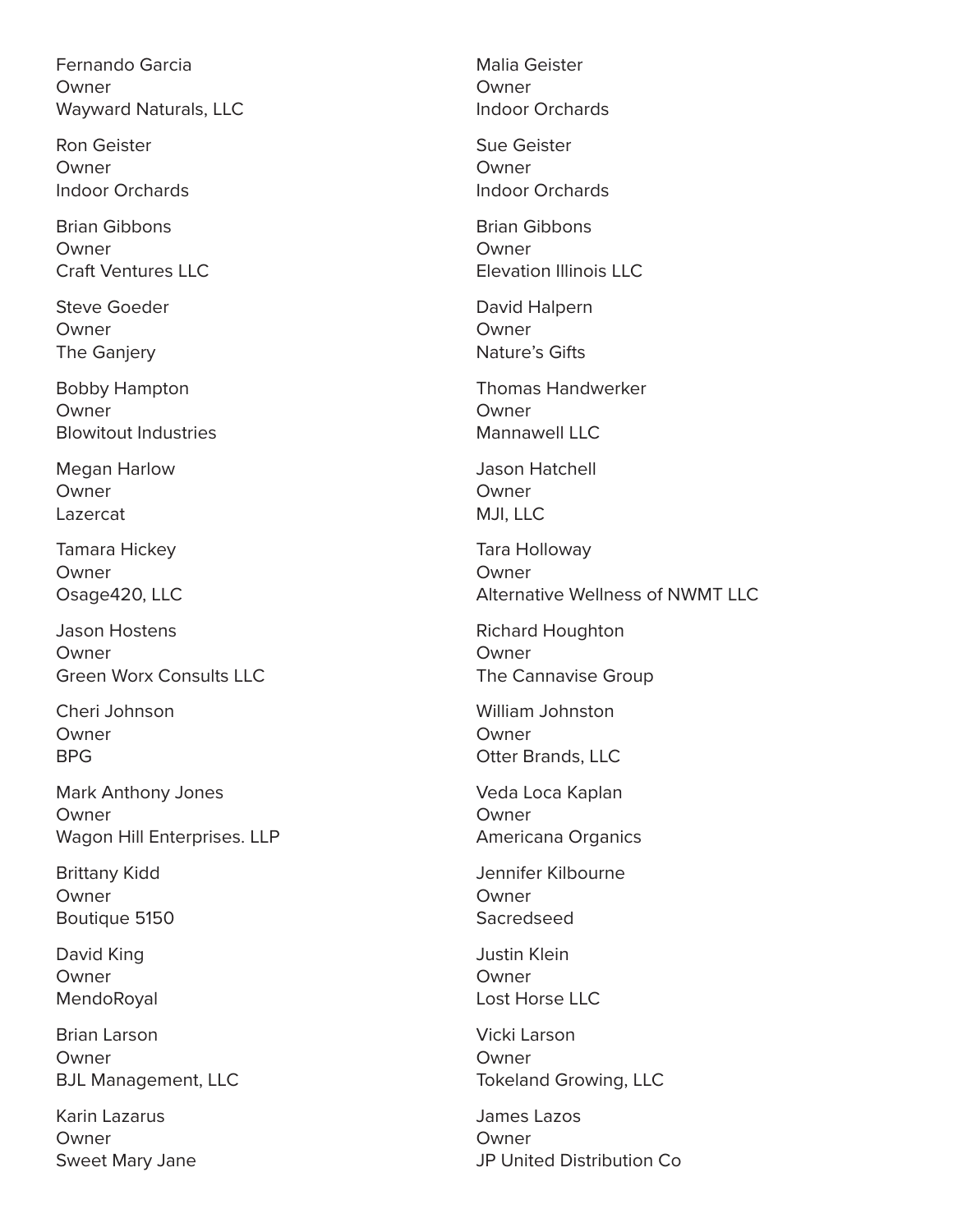Pamella Lewis Owner Effects of Purpose Ltd. Co.

Mina Mafua Owner Renew Payments

Tara Mahony Owner Blessed Flower Farm, LLC

Edwin Marwitz **Owner** eMarwitz

Zac Mathieu Owner Hummingbud Farms LLC

Trent Mitchell Owner Meridian Joint Ventures

Bryan Morgan Owner Acadia Cannabis Company

Lisa Morris Owner Lakeway Botanicals

Adrian Najera Owner Westlake Botanicals

Brad Nickels Owner Ohio Benefits Group

Melissa Palmer Owner Grumpy's Organic Farm

Lawrence Perrigo Owner SGB LLC

Mary Rhodes Owner MABs Natural Solutions, LLC.

Mitch Rosenfield Owner The Hempest

Karen Lowry Owner Alaskan Blooms

Ross Magnuson Owner Square Dosage

Les Manzanares Owner Seattle Super Chronics LLC

Nicholas Masterpol Owner Healing Essentials LLC

Brad Miller Owner Bradford Productions

Mariano Montejano **Owner** CGI Kush

Tyler Morley Owner Chronic Yield Solutions LLC

Nanci Morris Owner Total Health Camdenton

Rob Nash Owner Nute LLC

Brady Palmer Owner Earthly Delights of Maine

Eric Paulin Owner Cultivation Warehouse

Robert Powell Owner Plant Life Group LLC

Chiah Rodriques Owner River Txai Farms

Chelsea Sagez Owner Emerald Cannabliss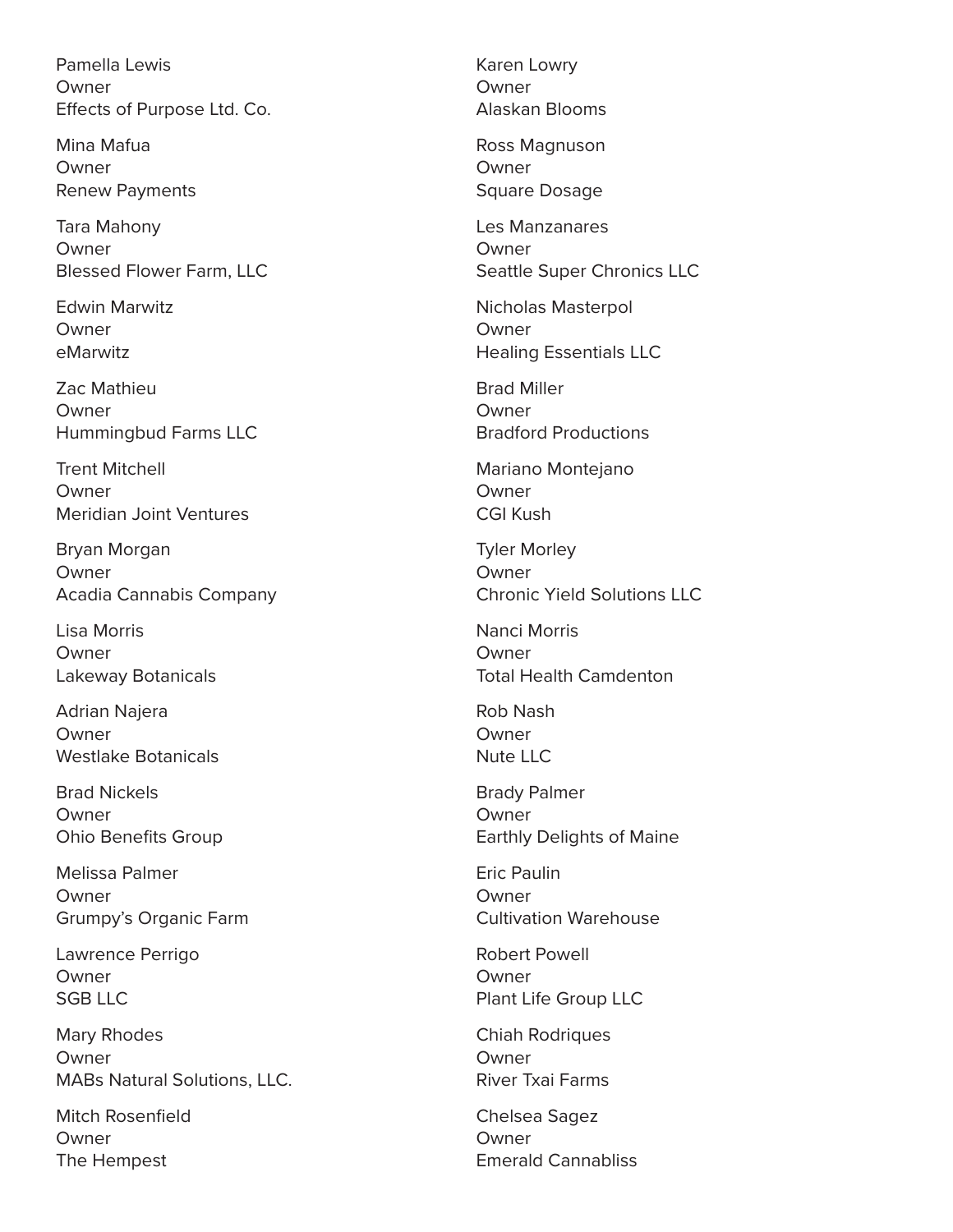Gregg Sandella Owner ERBA LLC

Wilhelmina Schreurs Owner Streamline Business Systems Inc.

Sarah Self Owner Self Consulting LLC

Eric Shedlarski Owner 1Farm

Douglas Silva Owner DS Waterproofing

Rose Sparacino Owner Nani-Wan Luxe

Eileen Tanner **Owner** Tanner Communications LLC

Eric Telford Owner Whodu Hemp LLC

Erick Thompson Owner Leisure Leaf

Kimberly Truitt Owner Hideaway Farms LLC

Justin Turcotte Owner Ember

Ed Vickland Owner Shades of Colorado

Tasha Vigil Owner Garden of The Budz

Ben Wallner Owner Yeti Brands, LLC. Todd Scherzer Owner Remix the Future

Max Schwede **Owner** Mountain View Aquatics Ltd

James Sellers Owner The Shed Ok LLC

Christopher Shipps Owner Otis Collective Dispensary

Rachael Soares Owner 5Leaf

Brittany Strohm **Owner** Green Elevation LLC

Tasha Teegardin Owner Teegardin Realty

Mark Terry Owner Good Weed

Sam Thornton Owner Magna Cola, LLC

Dan Tudor Owner AGZONE Services LLC

Ken Uchida Owner HKU Properties LLC

Ed Vickland Owner Stinky Weed Sticker Company

Ivan Villa Owner Stoney LLC

Lou Weaver Owner Ak Slow Burn Cannabis Outlet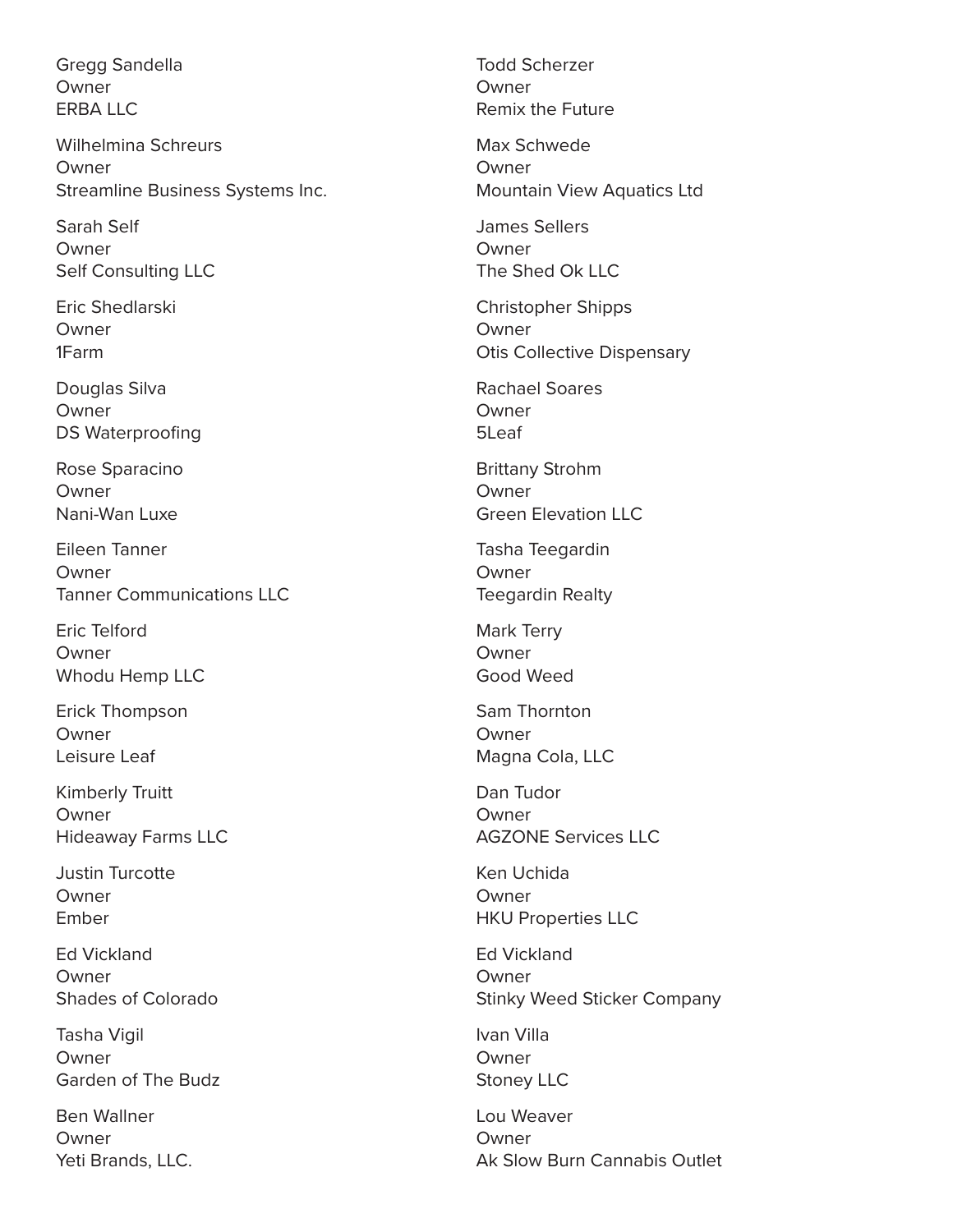Jeannie Wigfall Owner **CCS** 

Thomas Wilczynski Owner Green Medicals Wellness Center #5 LLC

Stephanie Williamson Owner **PureMystics** 

Jade Woodrose **Owner** House of Jade

Stephanie Yarbrough Owner Portage Consulting, LLC

Oscar Velasco-Schmitz Owner / Director Dockside Cannabis

Christina Whippo Owner & Founder HAFlit Candles

Kirk Jacobsen Owner Ladera Farms Ladera Farms

Brittany Moberly Owner/ Farm Manager Huckleberry Hill Farms

Ruth Bergman Owner/CEO Deep Roots Farm

Eleanor Ash Owner/CFO Padre Mu

John Thompson Owner/General Manager Sublime Solutions, LLC

Nick Verzijl Owner/Managing Partner CBDSM, LLC

Nicholas McCormick Packaging Consultant Curtis1000 - A Taylor Company Tom Wilczynski Owner Cannabis Care Wellness Centers LLC

Trisha Williams Owner TWG Limited

Catherine Wolfe Owner Wolfe Accounting Solutions Inc

Jeff Worner **Owner** Worner Brothers Horticulture LLC

Latoya Poland Owner - Operator EDA

Sister Kate Owner / Founder Sisters of The Valley

Linda Greene Owner and CEO Anacostia Organics

Brian Root Owner/ Co-Founder Roots Canna LLC

Heidi McCollum Owner/ Operator CannDO Growers

Tim Jennings Owner/CEO Green MB420

Isabelle To Owner/Founder Top Financial Alliance

Shauna Mindt Owner/Manager Always Greener

Estebon Duarte Owner/Operator Hermetic Genetics

Nathan Bosza Partner MJ Risk Management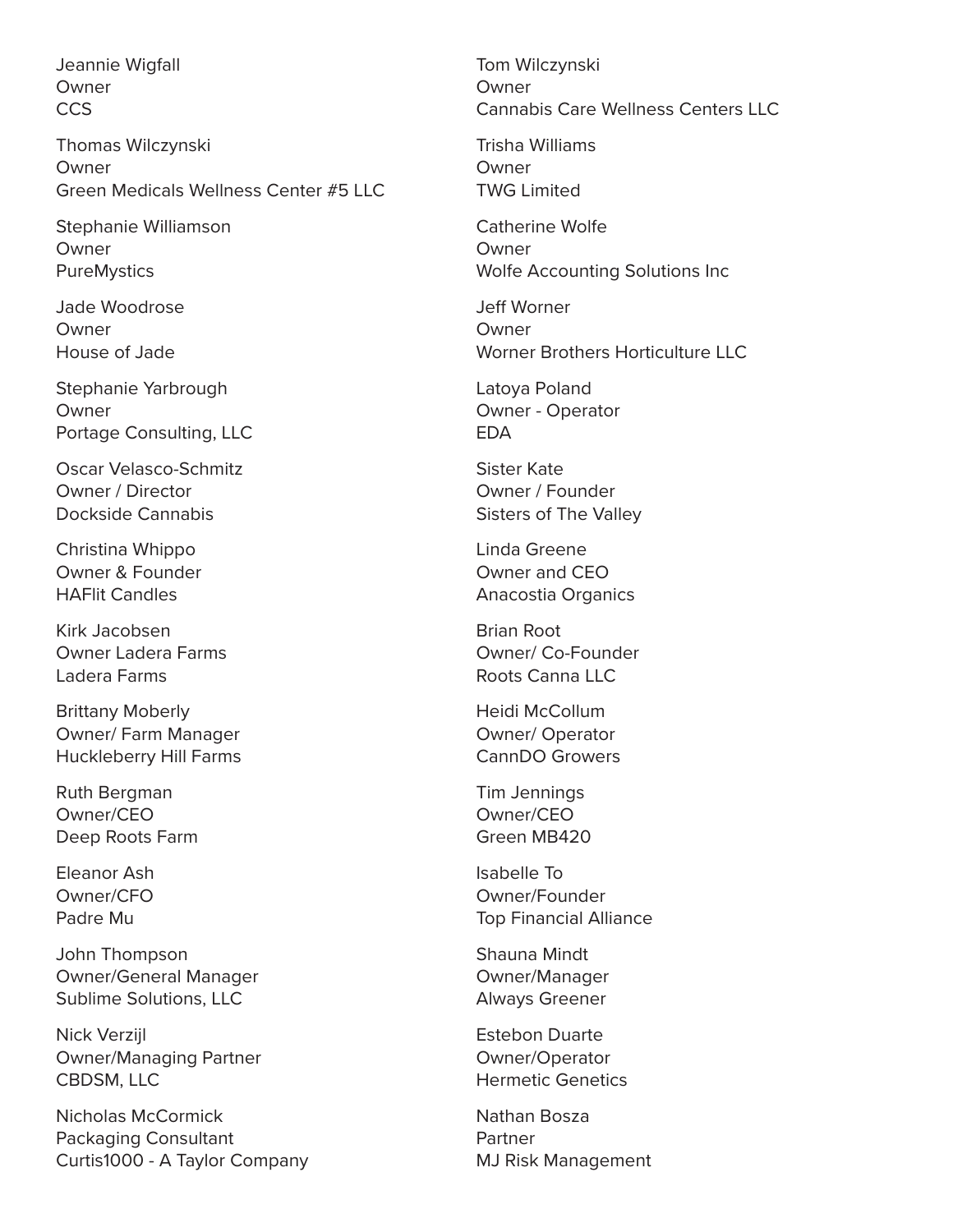Douglas Cates Partner Aroma Nation

Francis Dellavecchia Partner 7Hands

Tyeshia Dinwiddie Partner Herbal Miracles, LLC

Ruth Epstein Partner BGP Advisors

Michael Goldberg Partner Altitude Investment Management

Gregg Kinney Partner HeplerBroom LLC

Edwin Maldonado Partner Blue Jay Nutra

Gordon Parker Partner DBO Partners

Eben Von Ranson Partner Blue Roots Cannabis

Tamika Zimmer Partner Herbal Miracles, LLC

Doug Penman Partner, CMO Sense Distribution

Scott Armstrong President Canarisk Solutions

Lynn Ballantyne President Merry Jane Events, Inc

Andrew Brassington President Evergreen Herbal

Renee Cotsis Partner MATTIO Communications

Jim Devery Partner Redbud Farm

Sarah Dubberke Partner Experience on Demand

Zachery Flenner Partner Aloha Plus, LLC

Carlos Jimenez Partner The Hemp Store Mx

Leah Lacross Partner Optimal CBD LLC

Craig Mordock Partner Sheppard Mullin

Brian Ross Partner Ross Legal Corporation

Mary Woods Partner Greenpoint Insurance Advisors LLC

Noah Bethke Partner, Account Supervisor MATTIO Communications

John Rogue Pres & CEO Hope Heal Health, Inc

Steve Avrus President Avrus Financial and Mortgage Services

Kevin Bernard President CannaWaste Recycling

Andy Brassington President Tre Holdco, Inc.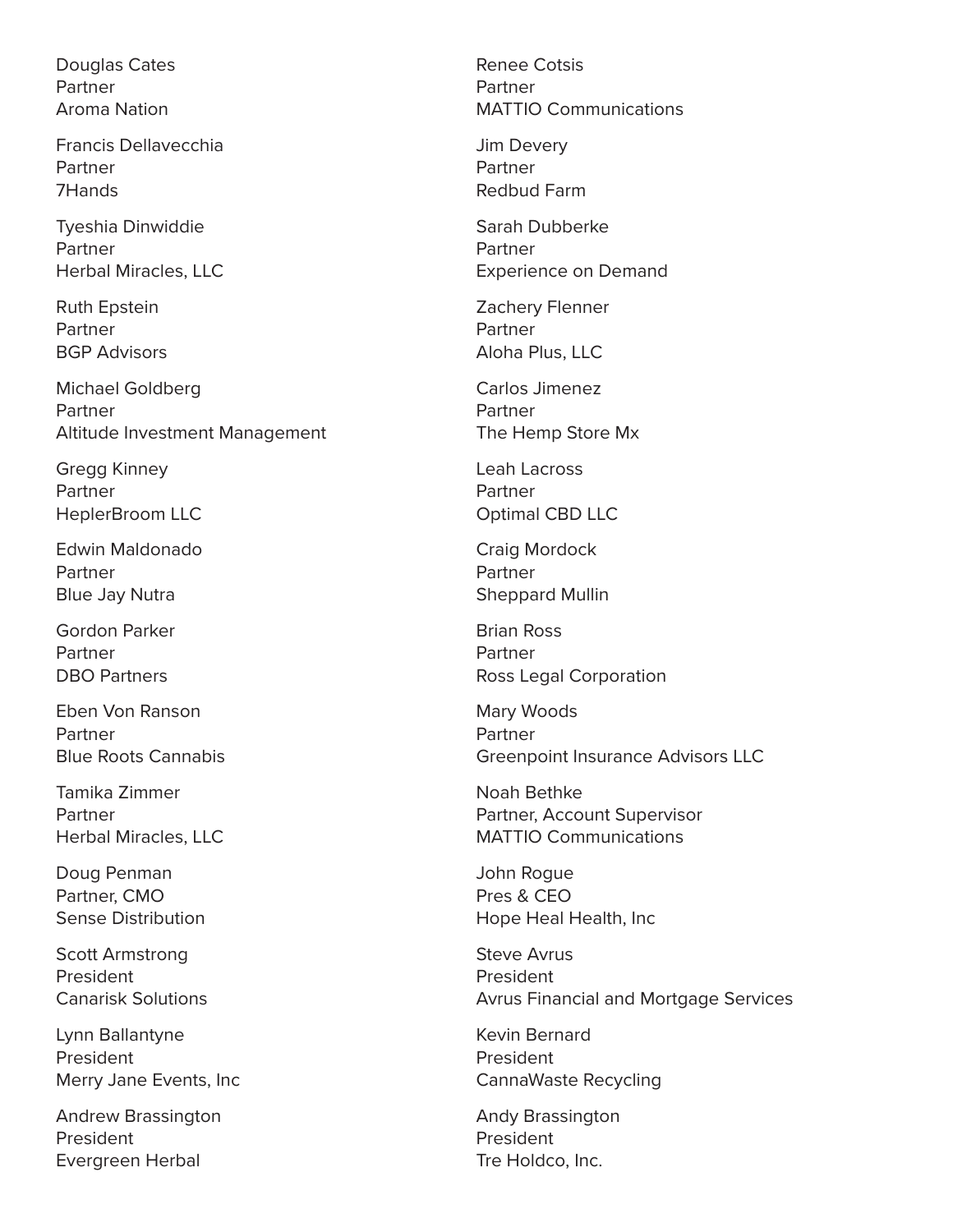Wes Burk President Emerald Scientific

Kevin Bush President Calipharms - Northwest Business Inc.

Joshua Cartagenova President Calyx Staffing, Inc

William Colon President One11 Corp

Kelli Coulombe President KM Processing

Laura Dana President The Vault LLC

Todd Denkin President TNM News

Wesley Eder President Shelf Life

Danny Federhofer President Motacann Holdings

David Fuentes President True Classic Production

Carmen Gates President Point of Sale Consultants

David Goldman President Brownie Mary Democratic Club of San Francisco

Bruce Granger President Granger Consulting LLC

David Hall President Lakes Community Growers Association Teri Burnett President TKB Unlimited Ventures LLC

Giancarlo Cangelosi President Refined Resin

Keith Cich President Sunderstorm Inc.

Brian Conefrey President Green Leaf Health Inc.

Jason Cragholm President QualSCORE

Peter Defrank President Cledos Lighting LLC

John Dillinger President DillingerCPA, P.C.

Ruth Epstein President Tuscan Holdings

Timothy Fitzpatrick President Uku Oregon, LLC

Jennifer Gaskin President Empress and Bandit Greenery

Anthony Goff President Nature, Äôs Releaf Burton, Inc

Hope Gould President DEF Partners

Doug Grant President Westamerica Communications

Kasha Herrington President Rehab Delivery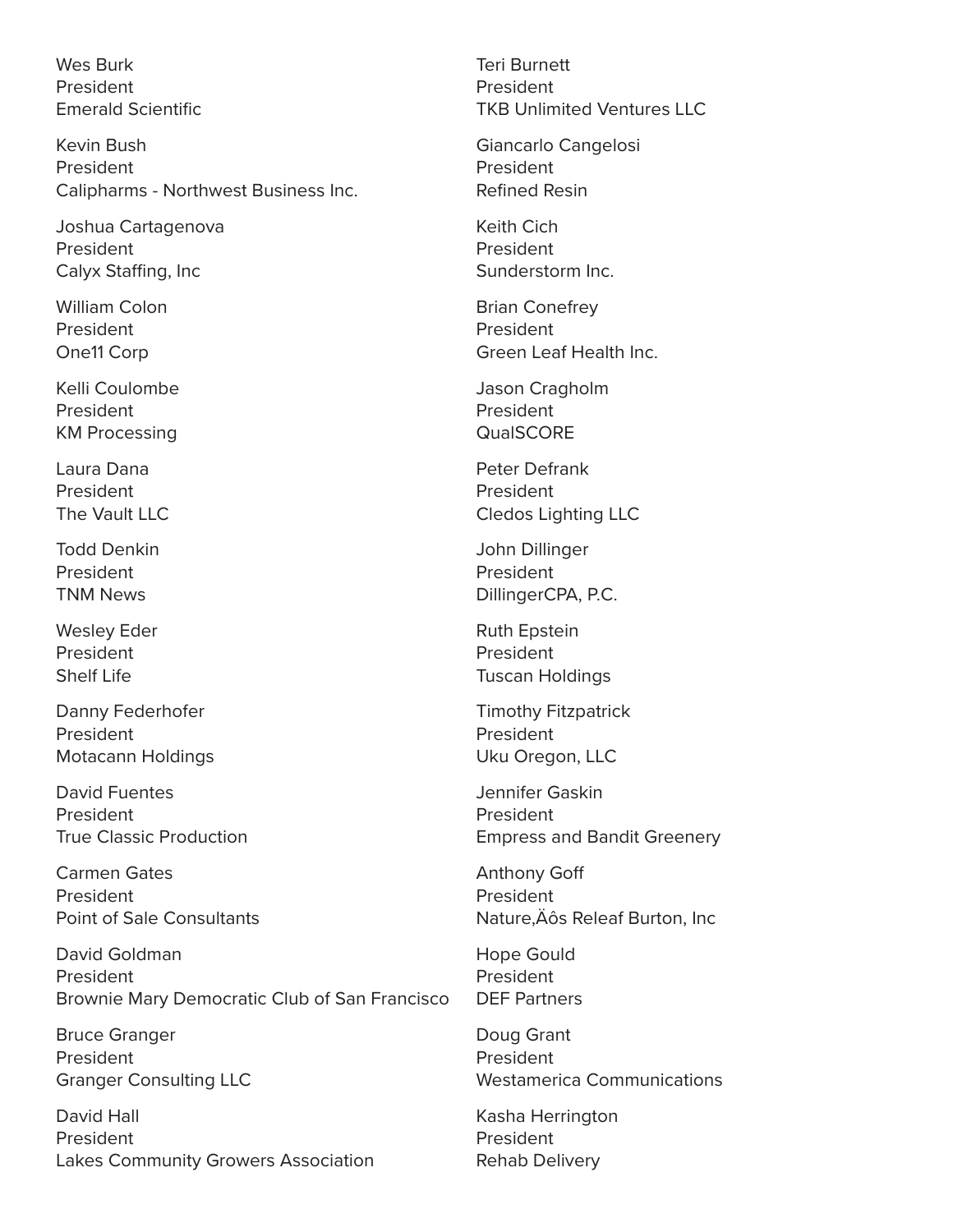Chris Hockert President Hockert Sales

Alan Hofman President GreenRX-ID

Tim Holstien President TJH Enterprises Inc

Tim Jennings President Jennings Marketing and Consulting, LLC

Jennifer Jordan President Humble Oz, LLC.

Dierdre Kennedy President BenAssist Health Insurance Services, LLC

Wayne Larocque President CCGI, Inc.

Mark Lewis President 420 Financial

Thomas McCormick President Salt Construction Management, Inc.

Hal Melanson President Blue Collar Botany Corp

Todd Mitchell President Eye N Eye LLC

Hugh O, Äô Beirne President New Jersey Cannabis Industry Association

Carl Palme President Boundless Robotics

Howard Paris President Leafyceuticals LLC Steve Hoffman President Pod Squad LLC

Tim Holstien President Cloud 9 Wellness

Colleen Howard President Alaska Joint Ventures

Rayce Jonsrud President Southern California Cannabis Council

James Kelly President Cultivated Power

Jonathan Kohanoff President Diamond Business Loans, LLC

Gary Lewandowski President Sapient Pharmaceutical Advisors Inc.

Sandra Lewis President Stressfree Payroll LTD

James McMillan President Cannabis Capital Growth

Don Minner President HDL Enterprises

Sami Mzali President Cali Kush Tours

Thomas O.ÄôConnor President Moon and Stars Farm Inc

David Palmer President Premark Health Science

Nik Patel President Mammoth Distribution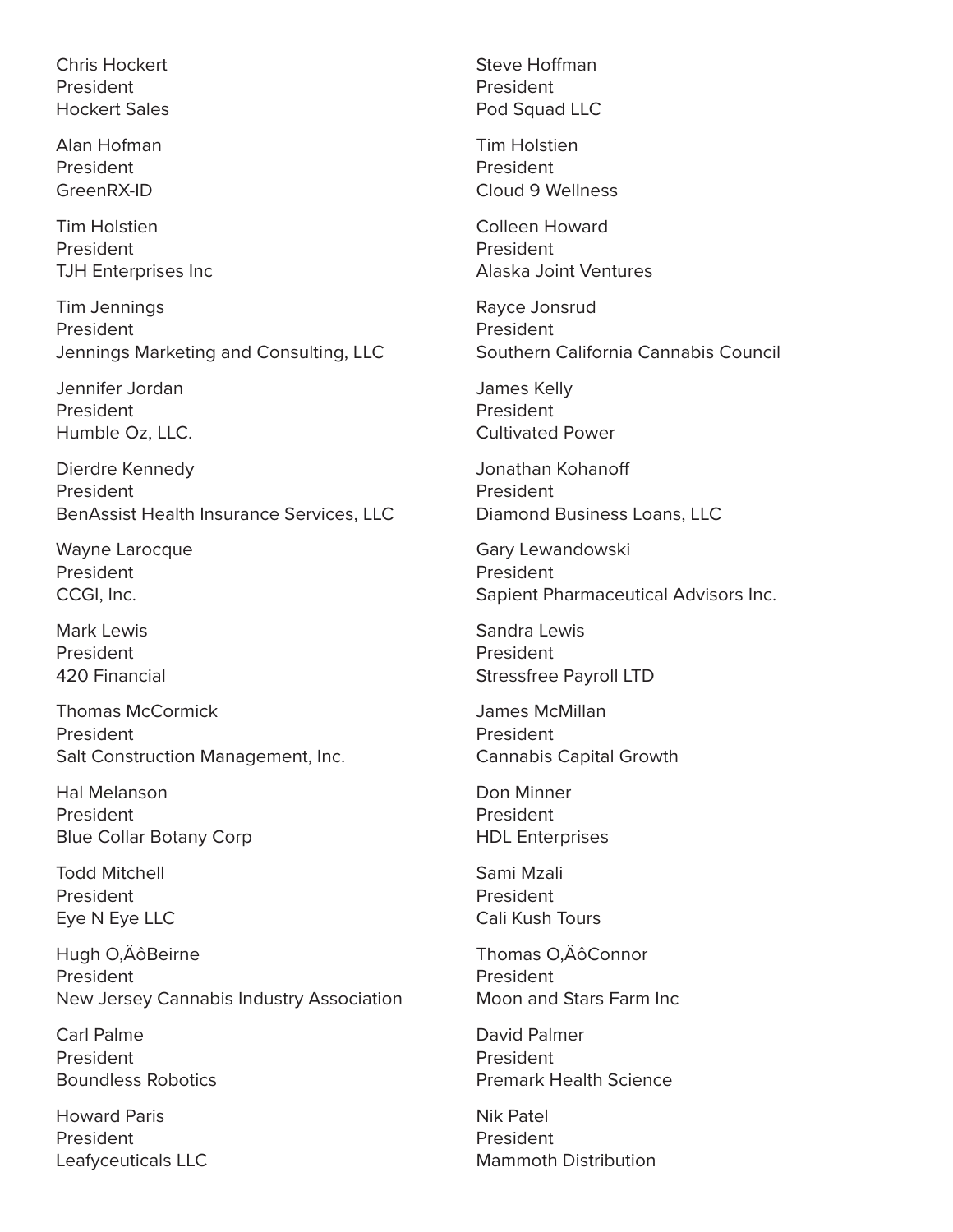Randall Patten President Torabis

Brent Perkins President Scynce LED

Julio Reis President J&L Reis LLC

Chantal Roberts President CMR Consulting

Eric Sheetz President Green-Leaf Insurance

Robert Sullivan President Fresh Green LLC

Heather Whiles President Maconha

Walter Wood President Sol Spirit Farm

Jamie Pearson President / CEO Bhang Corporation

Christopher Katsias President & CEO Katsias Capital

Raymond Lewis President & CEO Treehouse Reit, Inc.

Matt Morea President and Coo Velvet Cannabis

Robert Allen President of Us Operations Celtic Wind Crops

Jimmy Young President, Founder Pro Cannabis Media Jj Pay President S2S Insurance

Erick Recors President Fullbloom Light Deprivation

Fred Rice President Sunstone Winery

Ryan R Rosenfeld President **GreenForce** 

Yadira Silva President Cerda Imports

Sandy Waters President Waters Reflextions

Josh Williams President TWG Limited

Charles Wright President C&R Oregon

Mark Cramer President & CEO EXO, LLC

Kelly Koeppel President & CEO K2Forma

Lionel Langford President and Co-Founder Ohio Canna Lounge LLC

Lorena Evans-Roy President of Operations Dewpoint

William Widmer President-Strategy Kaleafa

Sarah Lee Gossett Parrish President/CEO Sarah Lee Gossett Parrish PLLC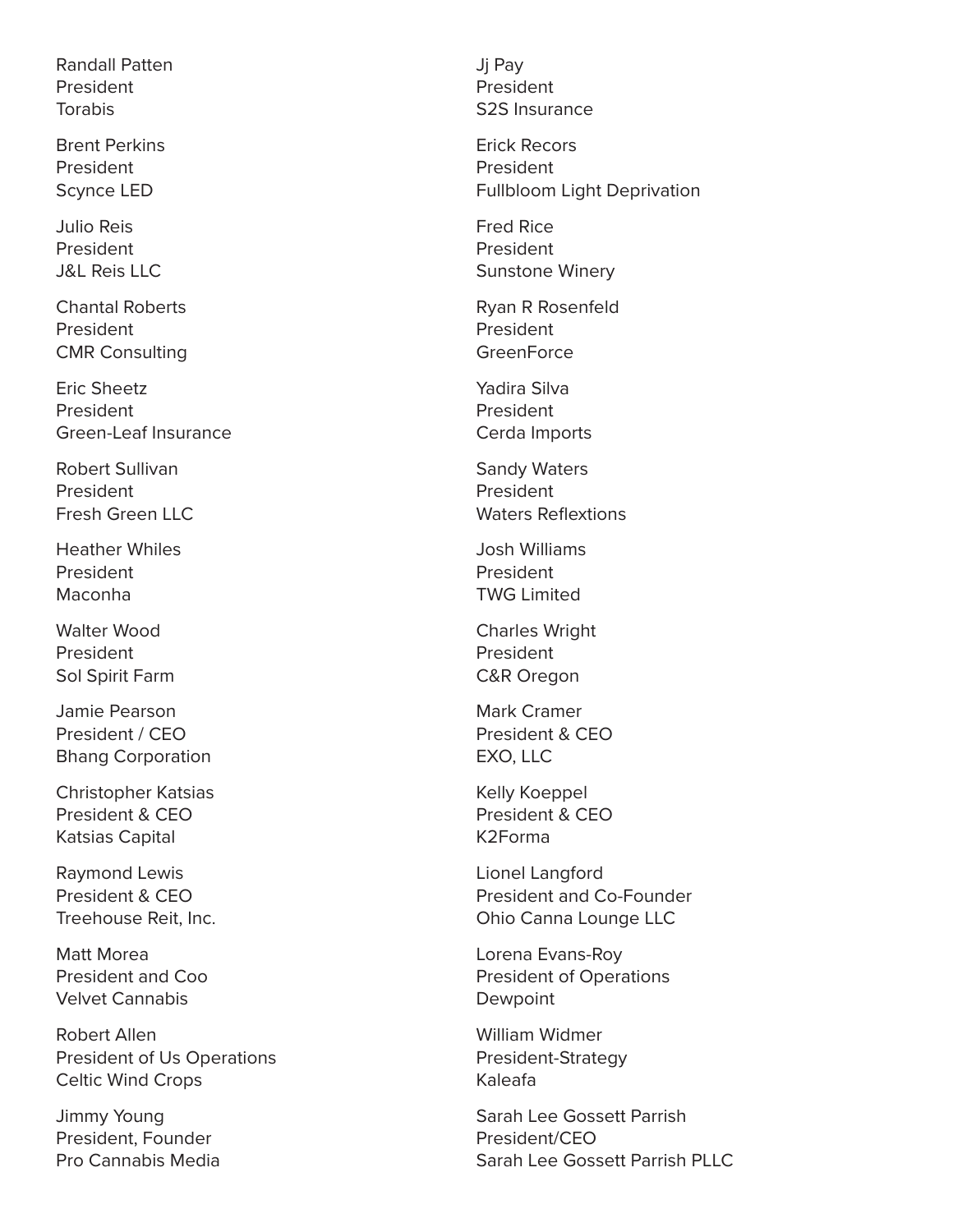John Nemeth President/Owner THC Alaska

Timothy Alger **Principal** Alger Law APC

Dennis Downing Principal Blackthorn Capital

Noah Eisendrath **Principal** Main Street Medicinals

Tom Winter Principal TDW Risk Management Associates/MJ Risk

Mon-Cheri Robinson Principal Officer Buddies, LLC

Mon-Cheri Robinson Principal Owner Buddies, LLC

Marc Littlejohn Principle Littlejohn New York LLC

Kinchasa Taylor Principle Cannavation Analytics

Ted Fox V.P. of Compliance and Business Development Farm and Ranch Management Services

Sean Graydon Vice President TTG

David Reiner Vice President Turning Leaf Centers

Samirah Ibrahim Vice President of Operations GreenRX-ID

Shannon Brooks Vice President, Marketing and CSR Lightshade

Steve Abraham **Principal** Property Group International

Keith Armington **Principal** Supply Chain OpEx Consulting, LLC

Simon Dufour Principal Hall & Company CPAs

Carole Richter **Principal** CRichter HR Consulting

Matt Burlando Principal & CFO Matthew Burlando Advisors MBA LLC

Mila Marshall Principal Owner Herb & Planning Associates

Alfonso Galvez Principle TDW Risk Management Associates, LLC

Stephen Shub Principle SFO-TECH

James Morey Principle and Founder The Cannabutter Kings

Marcia Blount Vice Chair for Central CA Brownie Mary Democrats of CA

Brian Lazarus Vice President Cannabis by Media Star Promotions

Cary Richardson Vice President Miles Construction

Phil Gibson Vice President, Marketing AEssenseGrows

Craig Renzulli Vice President, Sales Operations Balance Staffing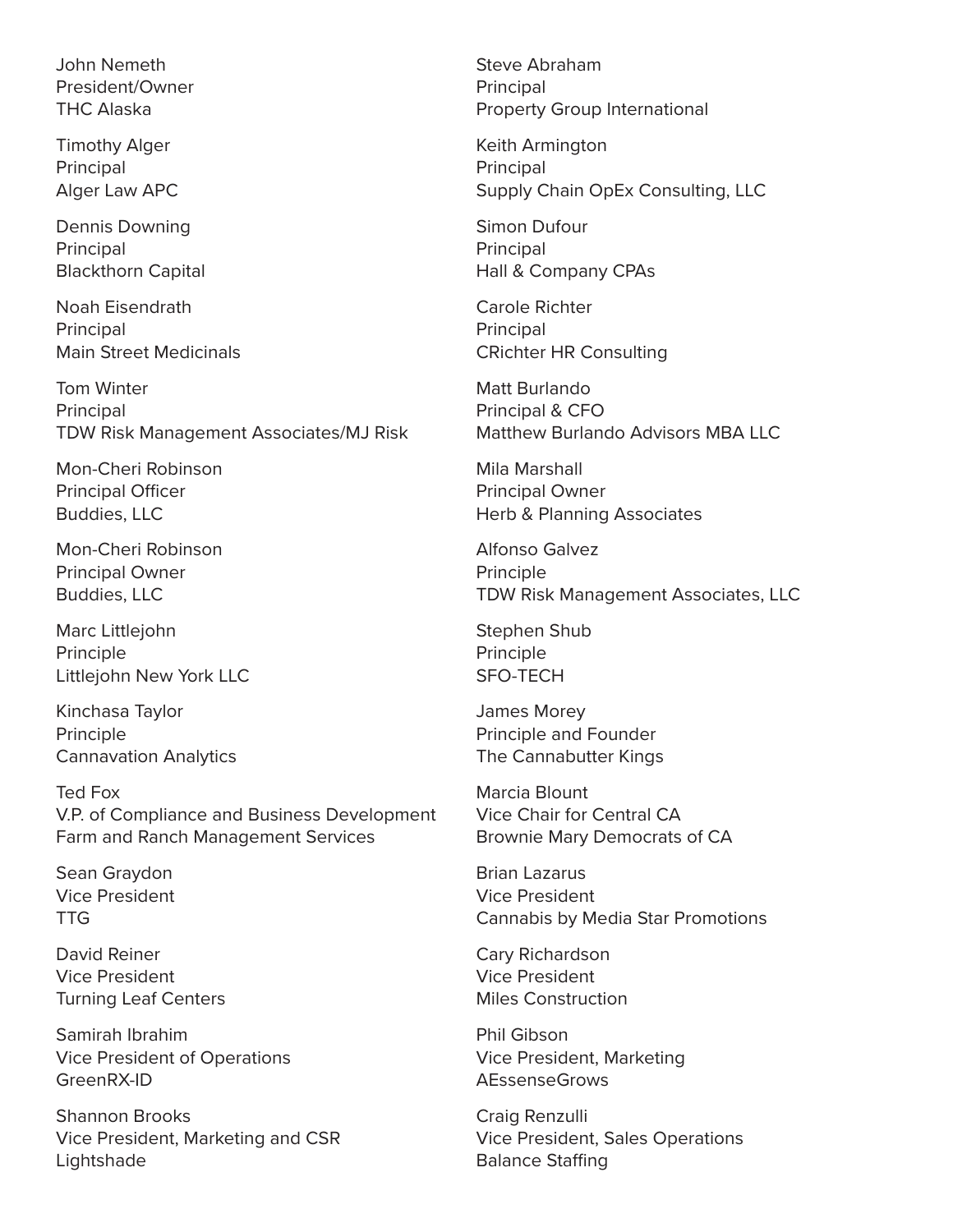Douglas Friedman VP Advocacy Solutions Inc.

Adam Uzialko VP CannaContent

Nicole Buzzard VP Finance & Accounting Calypso Enterprises LLC

Lisa Jordan VP Marketing Canna Advisors

Brad Bogus VP of Marketing Confident Cannabis

Kyle Robinson VP of Operations Sublime Solutions LLC

Qudsia Sasiq VP of Operations Zanna

Brian Dewey VP Sales Kiva Confections

Amy Larson VP, Marketing Simplifya

Heather Schafer Legal Assistant Law Office of Dale Schafer

Casey Hansen Account Executive MATTIO Communications

Joey Sanders Account Executive Wurk

Arjun Parmar Account Manager Green Leaf Lab

Doug Mattice Account Rep Pay It Forward

Elizabeth Geisleman VP Rocky Mountain Reagents, Inc

Ed Beaudette VP Client Relations Bloomfield Financial Services, LLC

Keith Aisner VP Marketing Form Factory

Laurie Light VP of Dispensary Sales Daytrip

Heather Rodman VP of Marketing Growth Network Holdings

Qudsia Sasiq VP of Operations Zanna

Tyler Williams VP of Operations ASI Food Safety

John Davis VP Sales and Energy Assessments Solare Energy Inc.

Jeanete Carroll VP, Operations & Marketing Witlon

Chey Garrigan Lobbyist Alabama Cannabis Industry Association

Chris Keith Account Executive Remesh

Kristen Cohen Account Manager SAI Global

Lee Ellen Reed Account Manager East Fork Cultivars

Colleen Crawford Account Supervisor, Partner MATTIO Communications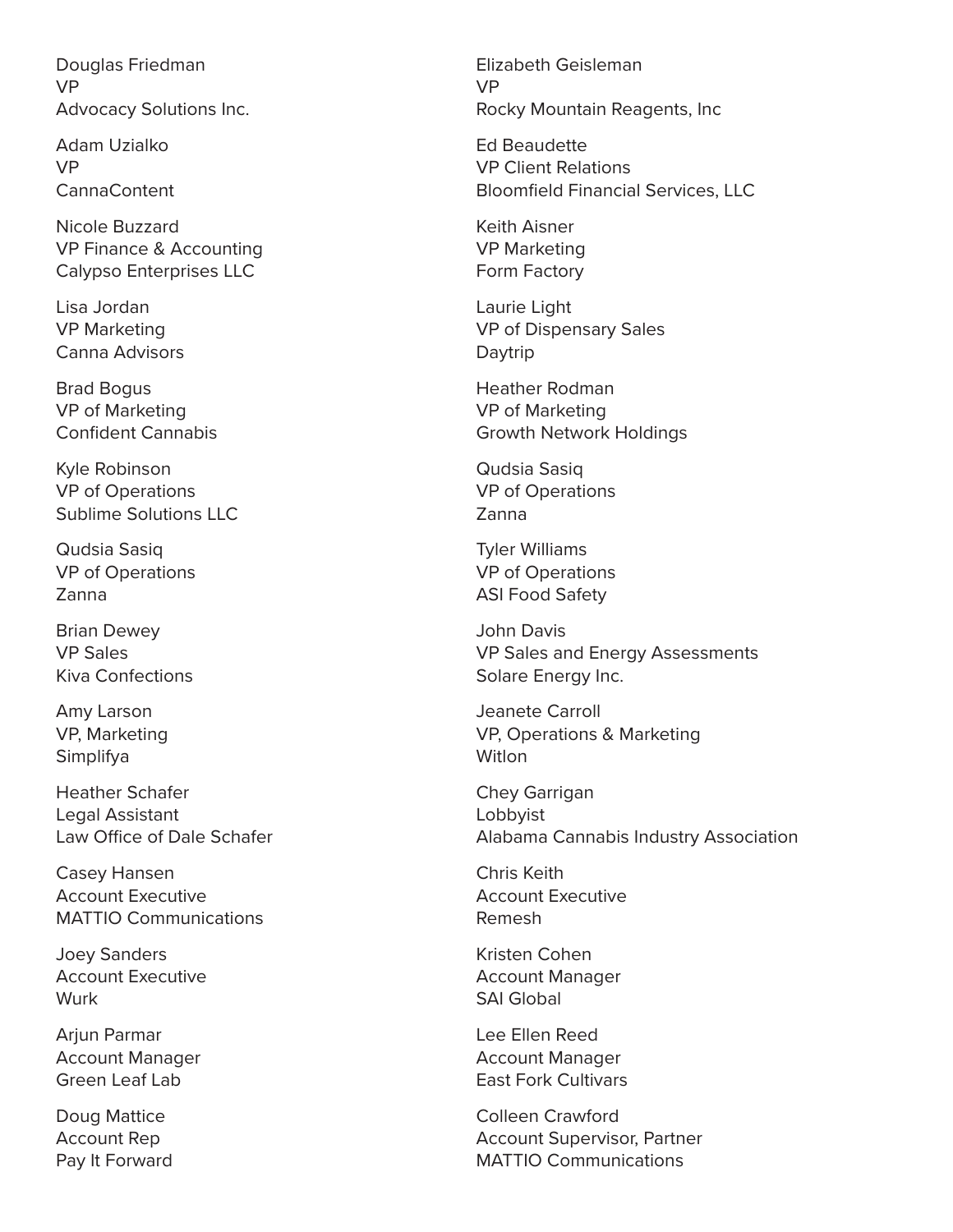Leah Arellano Accountant **Blackbird** 

Rocel Tsuchiya Accounting Assistant **Blackbird** 

Ashley Manuel Admin Assistant **Blackbird** 

Rae Abraham Administrator Sasha Gardens

Mike Martinez Administrator / Member Blizz Broz LLC

Terence Dorse Agency Owner TDW Risk Management Associates

Leon Li Appraiser / Enrolled Agent CBD Appraise

Tim Hirschey Art Director Sure Lock Packaging

Matt Kay Associate MedMen

Courtney Laubacher Associate Director of Data Management and Implementation Auditor/Systems Management **Blackbird** 

Ingrid Joiya-Warrick Author Being Black or Brown in The Green Rush

Heather Fife Board Member Southern California Cannabis Council

Curtis Hull Bookkeeper Curtis Hull Bookkeeping and Tax Preparation

Daniel Garcez Broker CD Simonian Insurance Agency, Inc. Ileana Leos Accountant Highlanders Distribution

Barbara Mills Acct Executive United Science

Brianna McCallian Administrative Assistant ExtractionTek Solutions

Real Couturier Administrator Suncor

Gary Weinstein Advisory Board Chair Abacus Verte, Inc.

Ryan Michaels Analyst Bonaventure Equity

Ken Koense **Architect** Pedal Design Lab

Michelle Sosnowski Assistant Operations Manager Blackbird Logistics

Jonathan Leuchs Associate Director **CMA** 

Shonna Lewchuk Cannabis Care Wellness Center

Danielle Tscherne Blogger Lady Jane Wellness

Donald Howell Board Member Compassionate Care South Carolina

Blake Quinzon Brand Ambassador Supherb

Lu Ann Henderson Broker GQ North Real Estate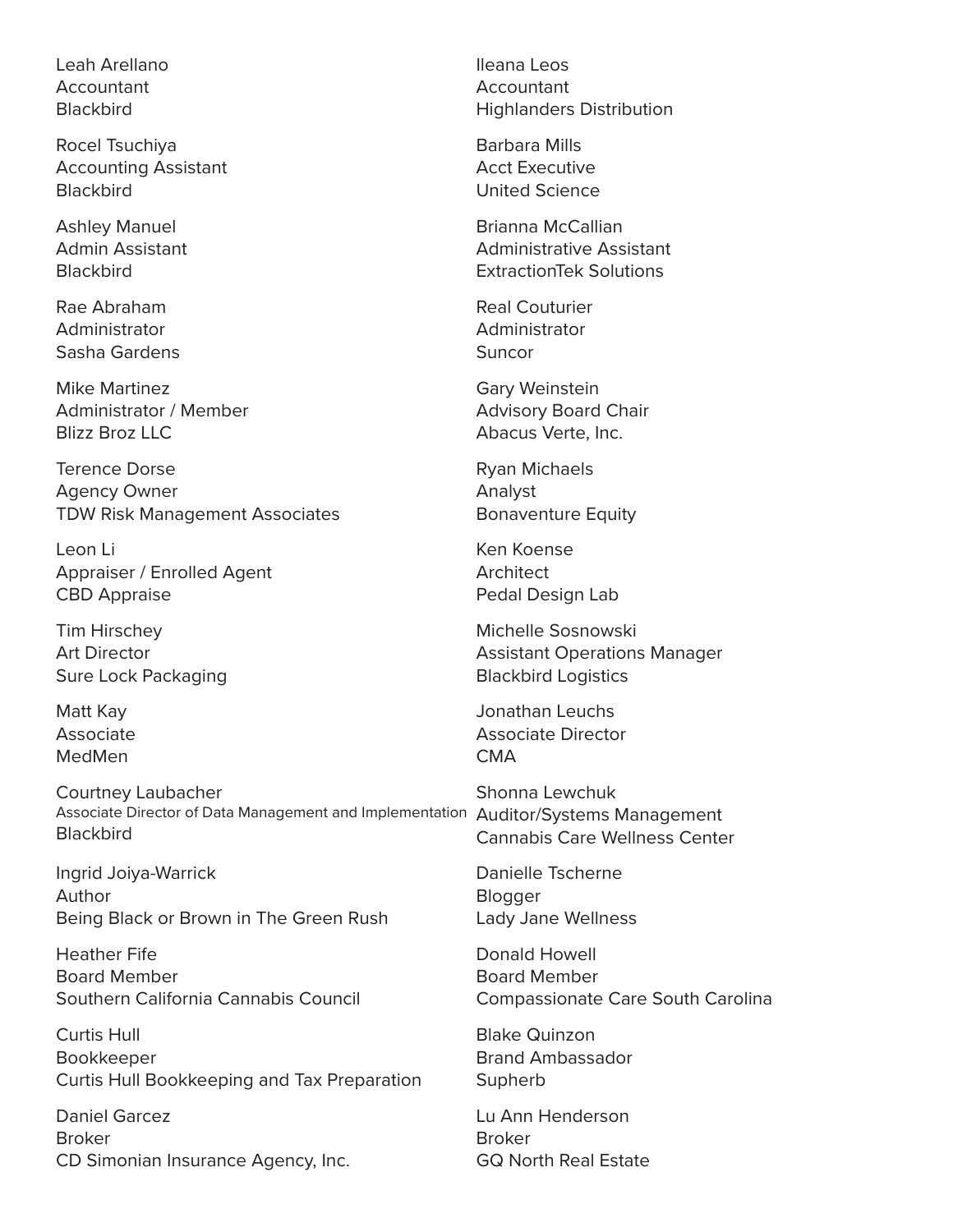Jim Sanders Broker MOC Ins

Andrea Allen Budtender Smokey's

Sami Hinze Budtender Smokey's

Michael Zink Budtender Smokey's

Tuan Le Business Development Brite Labs

Josh Weil Business Development Institutional Cannabis Consultants

Manndie Tingler Business Development Director **Natura** 

Michael Werner Business Development Manager Canna Advisors

Jonathan Lipsmeyer Buyer Winfield Flynn Ltd

Eric Latta Buyer/Inventory Manager Living Well Enterprises (Kush21)

Kimberly Cargile C.C.O. Khemia Manufacturing

Seza Kassabian Cannabinoid Clinician Wellness Center

Eric Brucia Cannabis Business Owner VersaGenix

Leanne Nakashima Cannabis Organizer Teamsters 665

Betsy White Broker and Operator PMS

Jennifer Firstner Budtender Smokey's

Jesse Matra Budtender Smokey's

Mike Ganges Business Development Cannabiz Collects

Dana Richard Business Development Cannabis Dealmakers Summit

Renee Tanner Business Development Coordinator Dudick Inc.

Megan King Business Development Manager Dutchie

Timothy Oconnor Business Loan Officer Dover FCU

Marcy Luiz Buyer VersaGenix

Jessica Clofine C.A.O. Cleanline Management

Evan Cox Cabinet Maker Benco Cabinets

Kari Derry Cannabis Advocate Cannabis Compassion

Jesse West Cannabis Entrepreneur BMN, LLC

Jennifer Noska Cannabis Sales Consultant Proof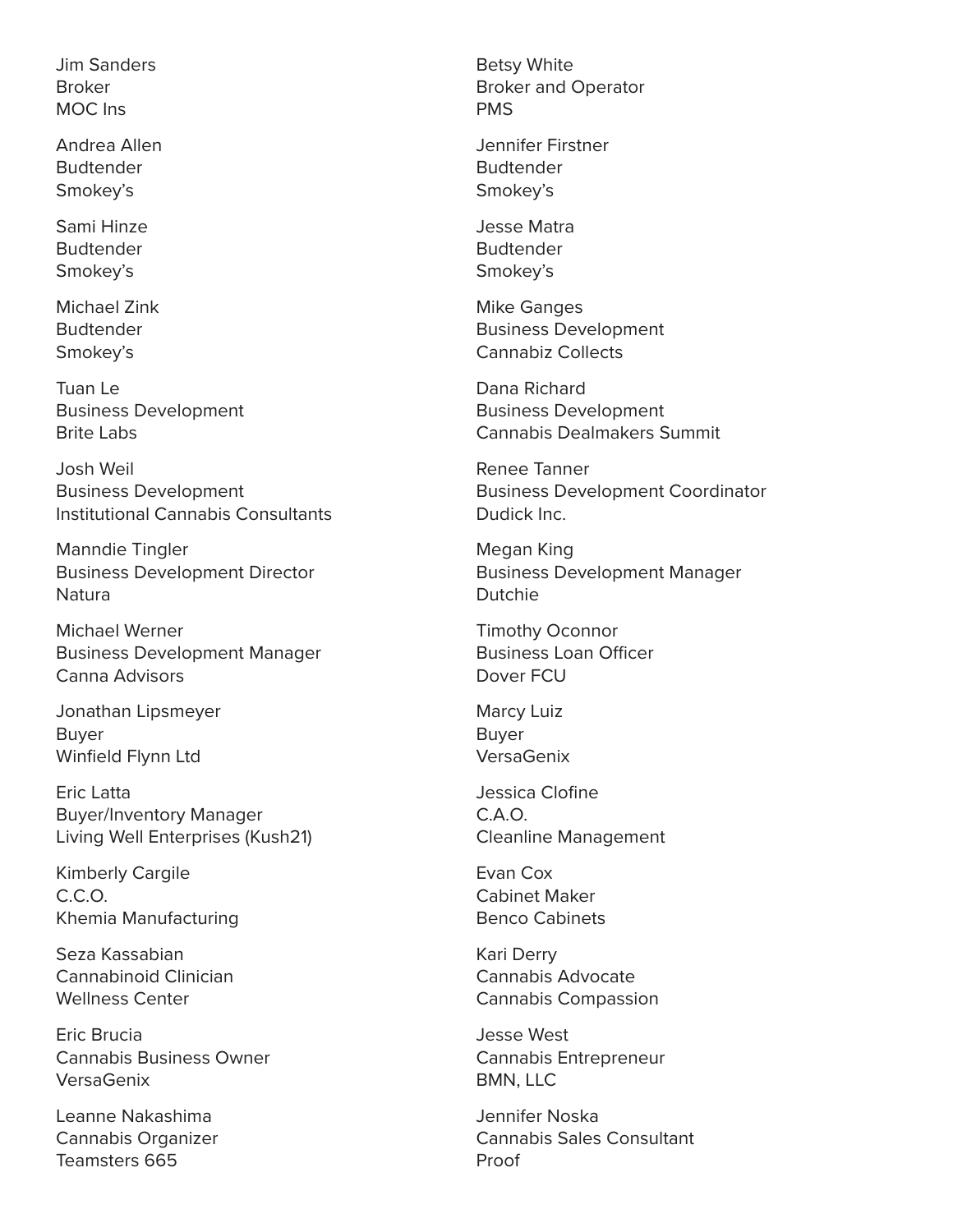Claire Addleman Cash Dispatcher **Blackbird** 

Nitaya Chapman Client Relations Manager Yummi Karma

Emily Andros CMO CBD Training Academy

Dan Fox CMO Pro Farms

Joel Lunenfeld CMO NorCal Cannabis Company

Michael Robertson Commercial Insurance Risk Manager TDW Risk Management

Brian Blommaert Community Outreach Liaison Verilife

Allison Gilmer Compliance and Safety Officer **MINDFUL** 

Hector Cedillos Compliance Director Terra Obsequium Group

Chris May Compliance Manager **Chemistry** 

Wilson Linker Compliance Supervisor BLKBRD OCA, LLC

Sam Rothney Compliance Supervisor Blackbird Logistics

Tania Brown Content Manager Foottraffik

Jerilyn Favia **Controller** Yummi Karma Jacob Harrison Client Account Manager Foottraffik

Rany Tan Clinical Coordinator Lakewood Medical Clinic

Eduardo Casas CMO GVB Biopharma

Annie Holman CMO The Galley Cannabis Co-Manufacturing

Allison Pankow CMO Old Pal

Devone Brown Community Activist #Stonehersrockllc.

Sylvia Rands **Compliance** Kase

Monica Weed Compliance Associate SPARC

Abigail Langevin Compliance Manager Greenleaf Therapeutics

Laurie Andrade Compliance Officer Inventory Manager Orchid Essentials

Jennifer Miranda Compliance Supervisor Blackbird Logistics

Richard Pfeffer **Conductor** BGOOD Ventures LLC

Jerilyn Favia **Controller** Yummi Karma

Alanna Zavoico Creative Content Coordinator MATTIO Communications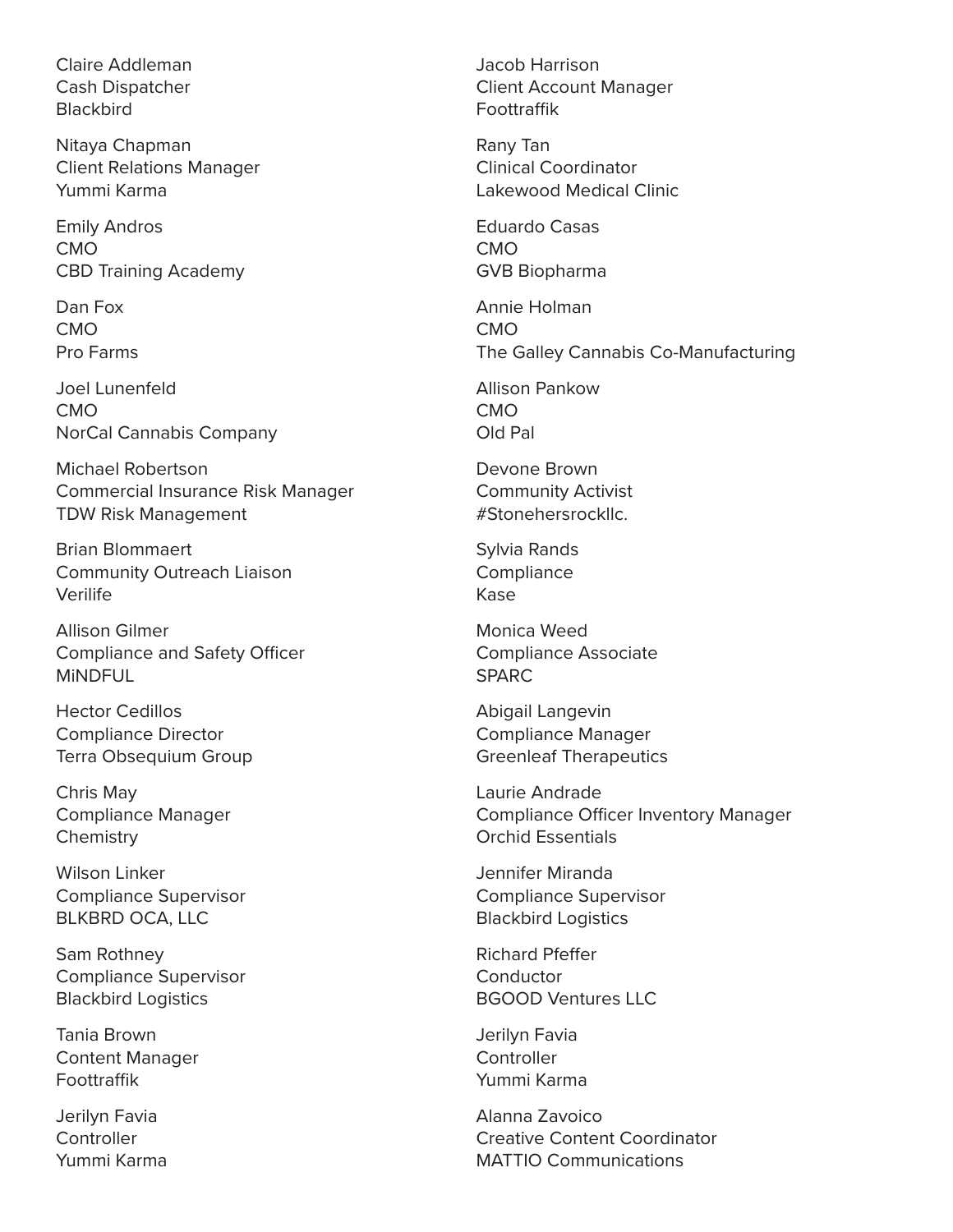Sloane Barbour **CRO FlowerHire** 

Charles Boyden CSO Have A Heart

Ted Hassold **CSO** Vanguard Scientific

Will Hays Cultivation Agri-Genesis

Tony Feghali **Cultivator Tropicanna** 

Wendy Aguilar Cultivator Relations & Procurement Emerald Family Farms

Joseph Johnson Data Specialist **Blackbird** 

Valerie Yermal Digital Content Manager East Fork Cultivars

Anthony Drummond Dispatcher VersaGenix

Matt Pedraza Dispensary Owner CR&D Inc

Hannah Bellows **Distribution Blackbird** 

Antoinette Kunda Driver Liaison Supervisor Superior Herbal Health, LLC

Alex Throne **Electrician** IBEW

Oliver Gordon Employee Visma

Mel Binas **CSO** CMB Squared Inc

Robert Doolttle CSO Private Money Authority

James Tuff **CSO** Dauntless Inc.

Nick O'Leary Cultivation Manager Smokey's

Caleb Pogue **Cultivator** CQC

Monique Rainey Data Analyst Berkeley Patients Group

Ian Rassman Deputy Director RIC

Richard Pooler Dispatch/Call Center VersaGenix

Yanick High Dispatcher Blackbird Logistics

Gregory Pierce Dispensary Owner Positive Vibrations

Michael Goularte Distributions Manager Airfield Supply Company

Brett Nichols Duke Sticky-B

Annamaria Riedinger Ellementa Central Valley Leader, California Ellementa

Doug Faxon **Engineer** DFX Studios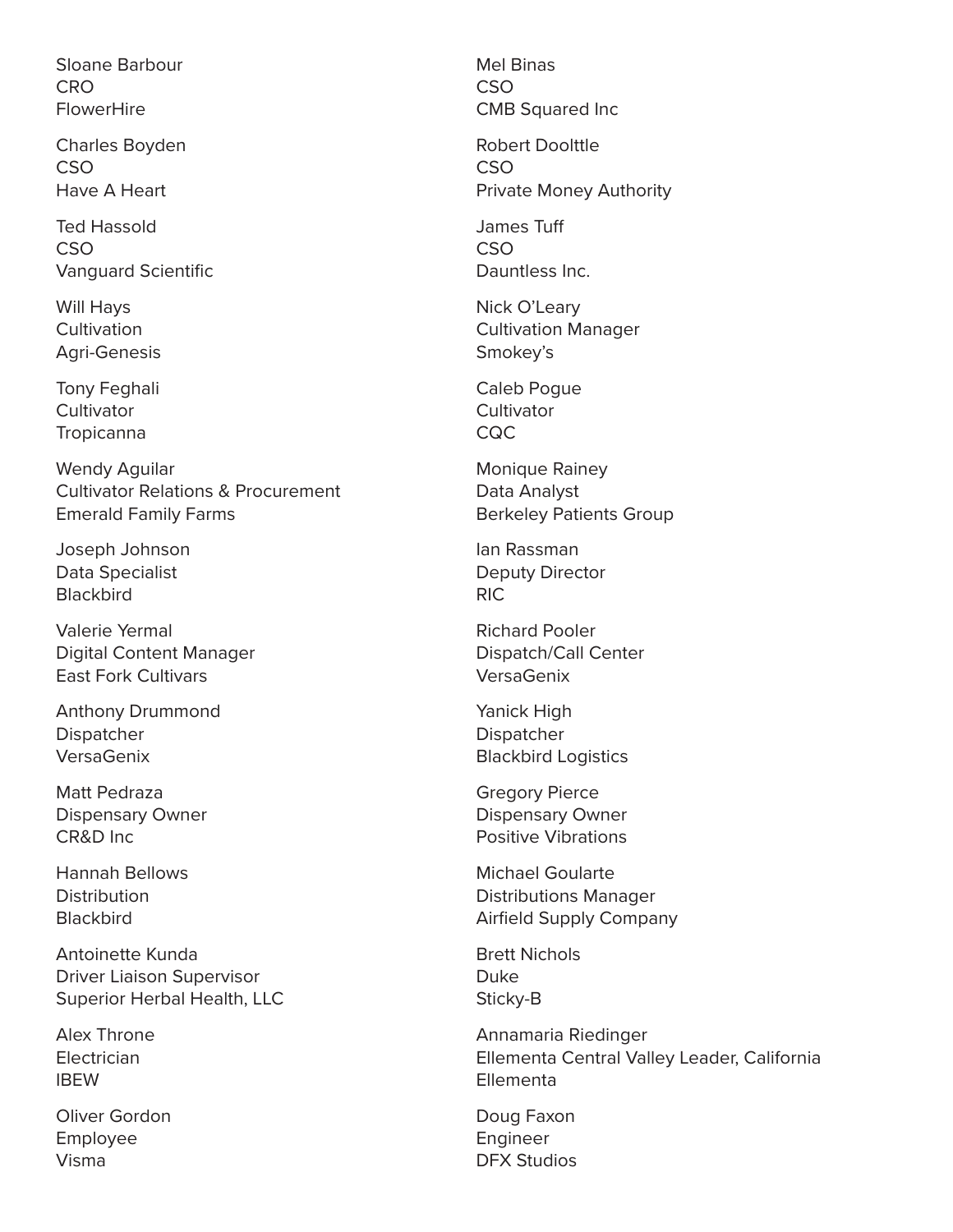Scott Kloote Engineering Supervisor HydraUnlimited

Raymond Rocchio EVP **SPCIA** 

Shauna Blackburn Executive Accounts Director Cannabis Connect Insurance Services

Heather Walls Executive Assistant Cannabis Trainers

Sara Rangel Field 420 College

Adam Fair Financial Services Manager **HARDCAR** 

Jackie Brassington General Manager Evergreen Herbal

James Bucaro General Manager Santa Ysabel Botanical Facility

Erica Fraga General Manager VersaGenix

Nicholas Morris General Manager The Farmers Market

Amirsalar Shakeri General Manager Superior Herbal Health

Jeffrey Winn General Manager Karma Originals

Eric Wilhelm GM Sales **ETS** 

Cacie Moses Graphic Design Yummi Karma

Julie Barnett Events Director Marijuana Venture

Mark Passerini EVP Operations Mission Dispensaries

Pearl Coker Executive Assistant iComply LLC

Jessica Winslow Executive Assistant ISDA

Jessica Rawley Finance Director Geocann, LLC

Michael Coblentz Fleet Director Tilt Holdings

Anthony Brixey General Manager Genesis Testing Labs

Brant Ellis General Manager Happy Valley Cannabis

Richard Hoeflinger Iii General Manager Island Breeze Farms

Doug Mutoza General Manager Empire

Ian Sharp General Manager Buds & Roses

Scott Brady General Operation Manager Smokey's

Chris Jackson Government & Legislative Affairs Indica LLC

Cacie Moses Graphic Design Yummi Karma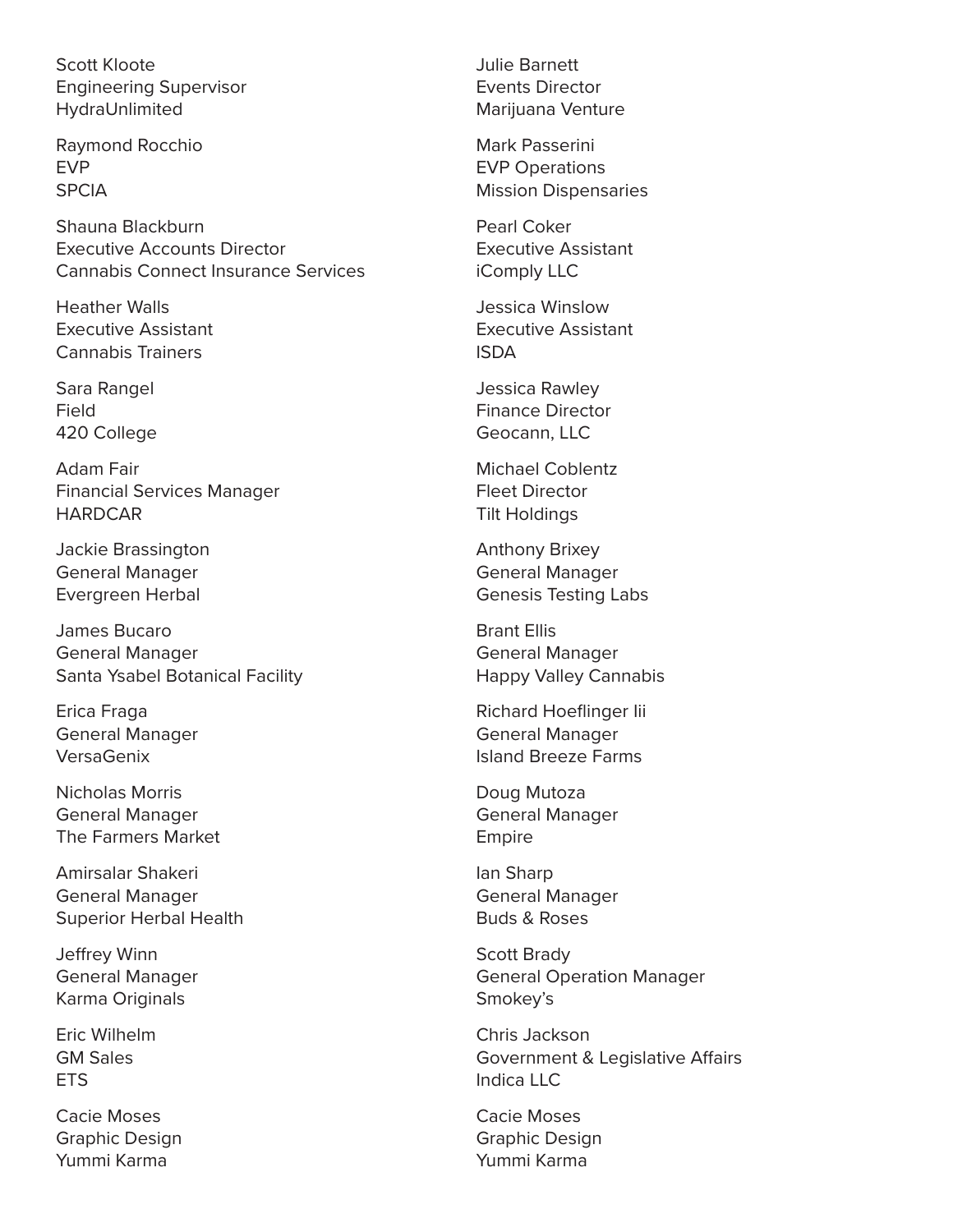Scott Puglisi Graphic Designer Tiburon Lockers

Drew Farrar Grower **GrowHealthy** 

Aria Diana Head of Experiential Marketing Meadow

Rob Donley Head of Product Development CRATIV Packaging

Melissa Hafey HR Director Blackbird Logistics

Antoine Lovelace Implementation Project Manager Flowhub

Michele Miller Independent Merchant Marketer myWorld International

Kimberly Perrine Insurance Agent Perrine Agency

Omar Hernandez Insurance Broker Cannabis The Garzella Group

Samuel Symonds Inventory and Logistics Manager Tri-State Distribution

Michelle Klueckman Inventory Specialist Smokey's

Jessika Burgess Inventory, Production, and Distribution Manager Smokey's

Ernest Miles IPM **Caliva** 

Cynthia Levesque Laboratory Director Caligreen Laboratory Danielle Figueroa Grow Decontamination Specialist Smokey's

Max Esdale Head of Community & Compliance Meadow

Kevin Forde Head of Operations Taste-T, LLC

Taylor Jenkins Hemp Farming Consultant New Leaf Consulting LLC

Bobby Teixeira HR Officer & Operations Assistant Rm3 Labs Colorado LLC

Ivan Andersson Incurrence Adviser Health IQ

Christopher Newman Industry Alliance Manager Canna Advisors

Benjamin Landaverde Insurance Agent/Broker OG Cannabis Insurance

Susan Kimelman Interchange Sales Director Marijuana Venture

Lucinda Nelson Inventory Manager Cannabis Buyers Club of Berkeley

Cassondra Martin Inventory Specialist Smokey's

William Gould Investor Gould Enterprises

Kyle Abt IT Tilt Holdings

Don Doornbos Lc-R Contemplative Psychiatry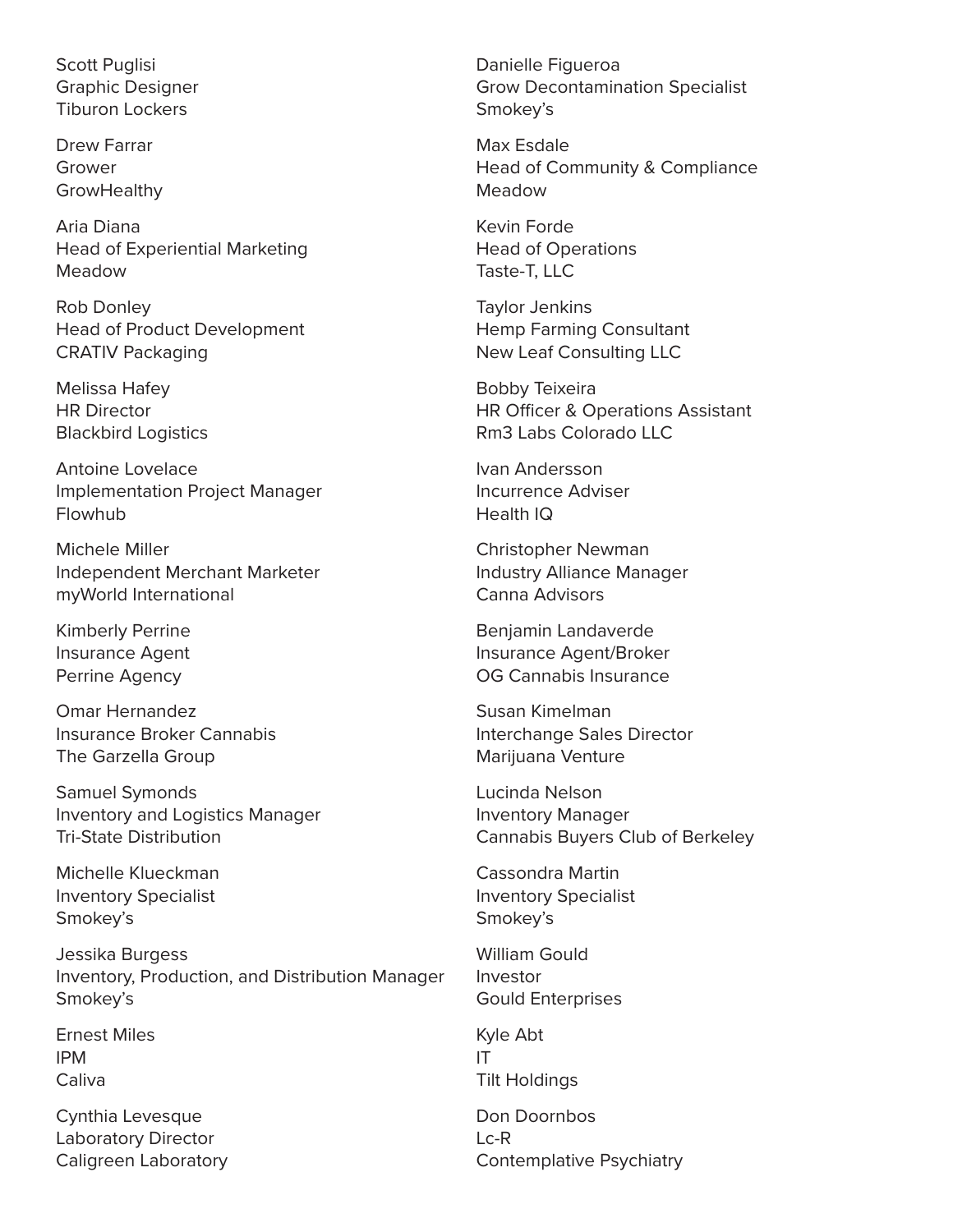Catherine Villa Local Marketing Manager Ceria Brewing Company

Doug Draper Logistics Professional Acme Distribution

Katie Brewer M&A Finance Tech. Analyst/Brand Strategist SRS Acquiom & marQaha

Josh Funk Manager It, Äôs A Dream

Taylor Jenkins Manager New Leaf Sciences LLC

Bridget Lee Manager Nature's Gold

Oliver Small Manager SaffyTHC LLC

Robb Muller Marketing Administrator Smokey's

Peter Ayala Marketing Associate New Media Roots

Shannon McInerney Marketing Director Purple Star MD

Kristine Freeman Marketing Manager Yummi Karma

Jeremy Scherr Marketing Manager Silver Bullet Water Treatment

Logan Smith Marketing Specialist Vangst

Jerron Hill Md Dr. CBD & Nutrition Centers

Beverly Zumpano Logistics VersaGenix

Erin Barbosa LPN - Cannabis Nurse Educator & Consultant Queen B.Äôs Formularies

Rod Caldwell Manager Muffy, Aos Pot Shop

Chiharu Grubb Manager Cult Cannabis Co

Wendy Kornberg Manager Sunnabis: Humboldt. Äôs Full Sun Farms

Duncan Ley Manager Cal Street Co

Daniel Bloxsom Manufacturer VersaGenix

Dane Chromzak Marketing Assistant Vicente Sederberg LLP

Samer Alkass Marketing Director Foottrafik

Kristine Freeman Marketing Manager Yummi Karma

Chad Mallett Marketing Manager Mallett Floors and More LLC

Alex Erin Johnson Marketing Specialist Flowhub

Jake Sanders Marketing/Sales Director True Northwest Lab

Mitchell Taulbee Mechanical Engineer Daikin Applied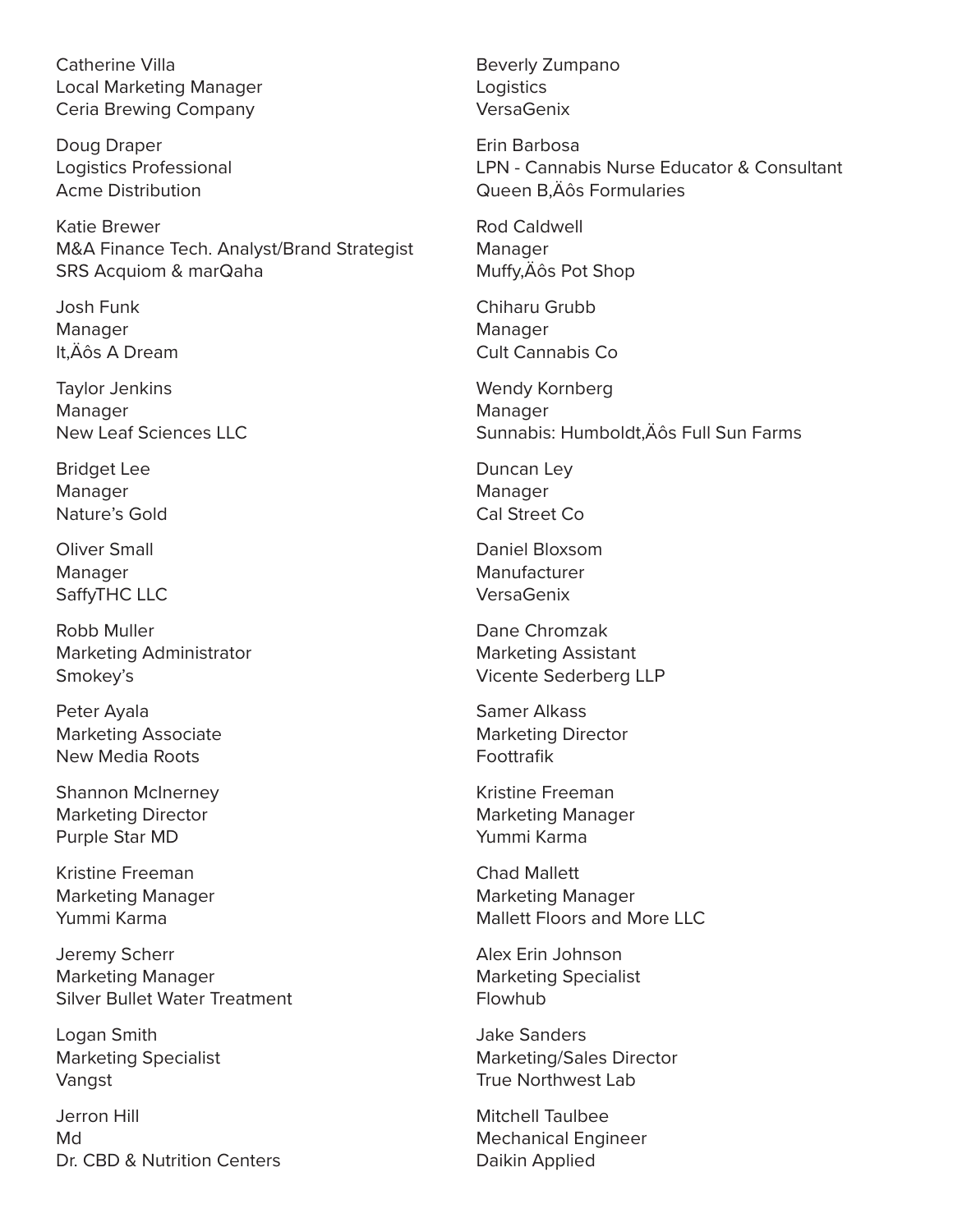Phillip Neiman Mediator & Arbitrator JAMS

Dave Johnson New Market Business Development Ida-Ore Zeolite

Lora Kaslow Nurse Practitioner Canna Care Docs

Alison Marc-Aurele Office Coordinator Vicente Sederberg

Judy Ellis Office Manager ExtractionTek Solutions

Megan Veit Office Manager/HR **Trellis** 

John Voelker **Operations** Covanta

Bobbie Brekhus Operations Coordinator Bhang Corporation

Tamara Carter Operations Manager Yummi Karma

Ashley Stewart Operations Manager Eugene OG LLC

Lakshman Garin Organic Cultivation Specialist Vital Garden Supply

Meredith Elmer Pharmacist Manager Thames Valley Relief

Mike Ballard Planetary Sales Director Key to Life

Conor Walsh Producer J. Krug

## Joann Clark

Clark,Inc.

Melissa Burgstahler NorCal Director of Sales Kulture

Kevin Lawrence Oakland Warehouse Manager **Blackbird** 

Angela Bauer Office Manager Greenbridge Corporate Counsel

Becky Knoblich Office Manager Kiva Confections

Jade Scarbrough **Operations** ASP, Inc.

Jeremy Hedman Operations & Project Manager Securify.Us, Inc

Kurt Brower Operations Manager Carolina Botanical Development

Joseph Dennis Operations Manager Materia Medica Laboratories, Inc.

Alex Brankovic Operations Supervisor J Source LLC

Christie Jones Outreach Representative Verilife

Mike Rosati Photographer mg Magazine

Kim Regner Processor YouBetcha! LLC

Lyndsey Heiser Product Manager Smokey's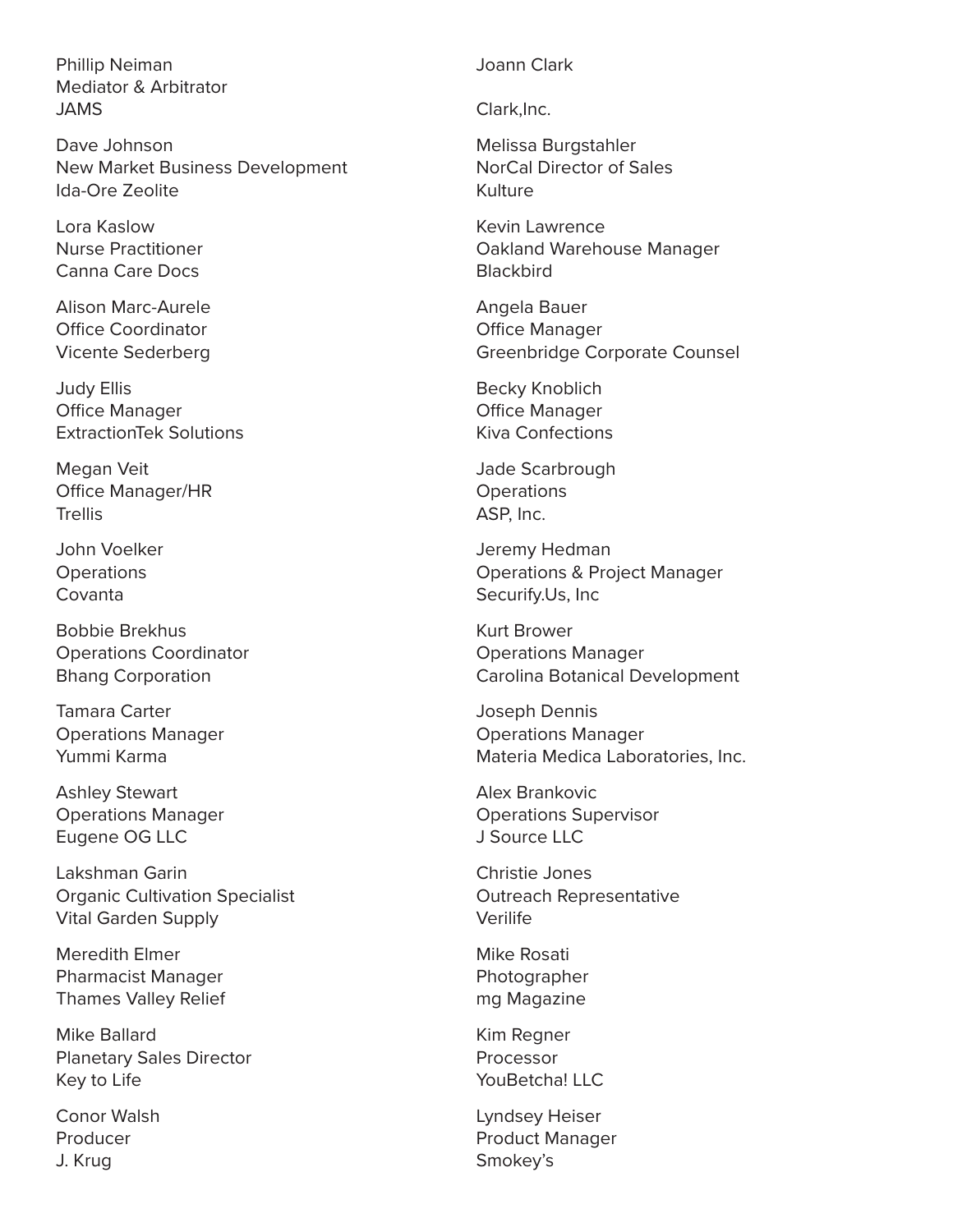Jessica Leon Production Manager Yummi Karma

Laurie Danzuka Project Coordinator Warm Springs CP Enterprise

Sumer Thomas Project Manager Canna Advisors

Nancy Birnbaum Publisher Sensi Magazine

Ben Versluis QA Analyst Treez

Nikki Shahossini Quality Assurance & Regulatory Compliance Manager Vertosa

Andrew Kraft Real Estate Specialist **BGE** 

Alex Campbell Recruiting Manager CannabizTeam

Jessalyn Phillips Regional Sales Manager **Heliospectra** 

Hannah Follender Registered Patent Attorney Workman Nydegger

Micaela Villa Retail Manager Smokey's

Andrew Kramer Sales CannaCraft

Braden O'Brien **Sales** STM Canna

Shelbie Vasquez Sales Account Executive Yummi Karma

Jessica Leon Production Manager Yummi Karma

Colin Jacobsen Project Manager Miles Construction

Chris Conrad Proprietor Business Alliance for Commerce In Hemp

Cara Wietstock Publishing Assistant Ganjapreneur

Kristen Butterfield QA Manager Flowhub

Dana Wallace Real Estate Broker 420 Estates

Silas Courson Recruiter Canna Advisors

Michael Fulton Regional Sales **ExtraktLAB** 

Janice Bissex Registered Dietitian Jannabis Wellness

Ilah Cremeans Researcher Paws2Reflect

Christopher Jennings **Sales** NORML National Care Givers

Scott Machover Sales **Blackbird** 

Ernesto Rothenhausler **Sales** Green Kong, Inc

Shelbie Vasquez Sales Account Executive Yummi Karma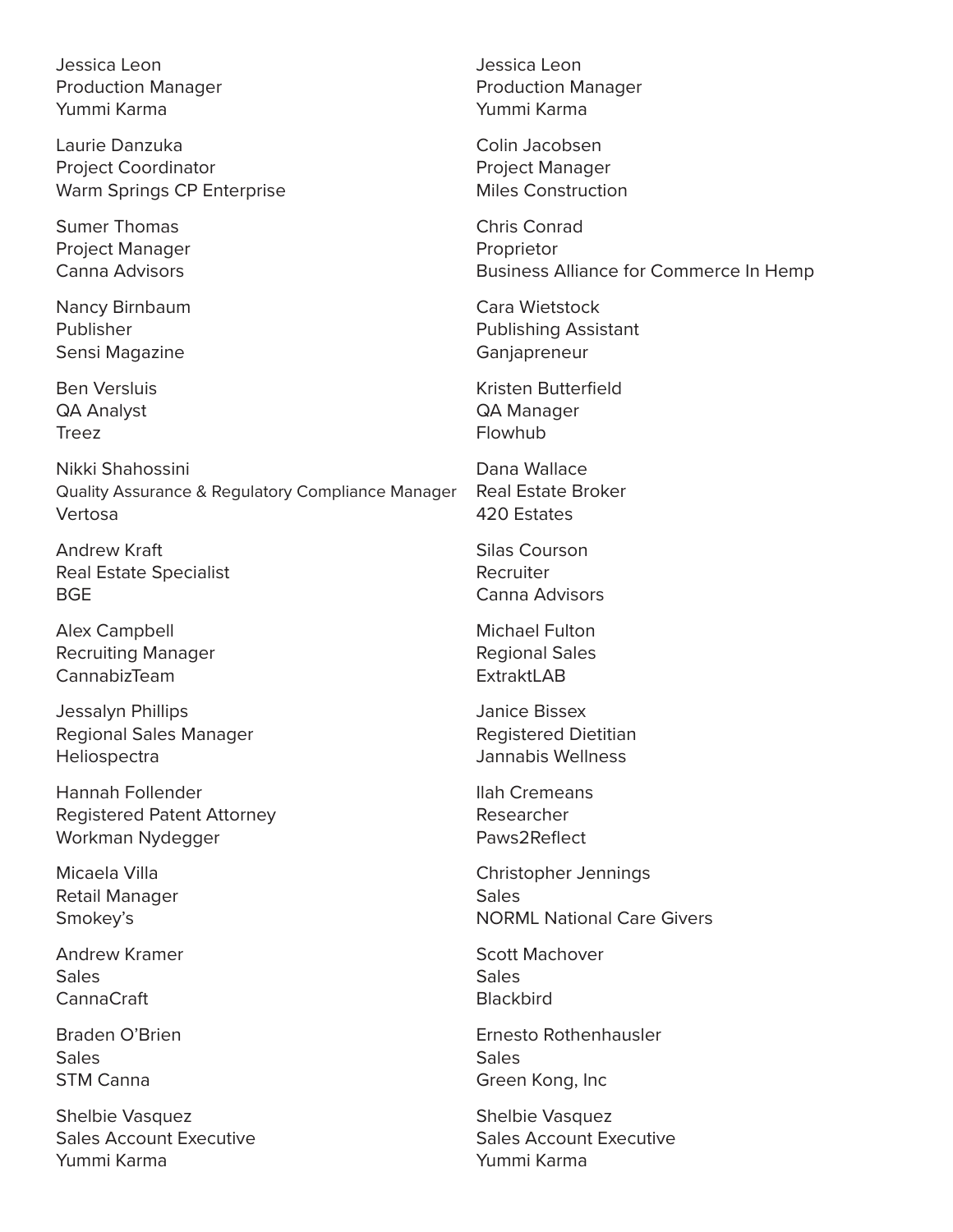Aaron Pettit Sales Associate Smokey's

Jennifer Leal Sales Manager Yummi Karma

Scotty Luke Sales Manager Luke Outdoors & Supply LLC

Amanda Soens Sales Manager Fenix Logistics

Sequoyah Hudson Sec/Treasurer 8 Mile Family Farms

Michael Dambro Senior Associate Franklin Street

Michael Sarcona Senior Director of Home Delivery Vireo Health New York

Erica Garvey Senior Financial Analyst Leafly

Teri Magnotti Senior Manager, Production Hippo Premium Packaging

Sterling Hamilton Senior Software Engineer **Blackbird** 

Walter Arnold Senior Vice President GMR Marketing

Carrie Strunk Shift Lead Smokey's

John Hamel Software Developer Flowhub

Abby Wigdale Software Engineer Flowhub

Harrison Brown Sales Engineer Trane

Jennifer Leal Sales Manager Yummi Karma

Justinian Mason Sales Manager Vangst

Christine Hackelberg Sales Representative USE

Nickolette Shoff Senior Account Manager ExtractionTek Solutions

Lauren Mendelsohn Senior Associate Attorney Law Offices of Omar Figueroa

Borey Chanchea Senior Financial Analyst Kase Manufacturing

Emma Haskett Senior Manager, Finance ECD Holdings Inc.

Somauria Jenkins Senior Program Manager Cannasure Insurance

Frederick Robinson Senior Tax Accountant Satty, Levine & Ciacco CPAs PC

Justin Mose Shift Lead Smokey's

Jacqueline Nyahay Shift Manager Superior Herbal Health

Kelli Conklin Software Engineer Flowhub

Josh Holleb Solutions Architect Ceres Greenhouse Solutions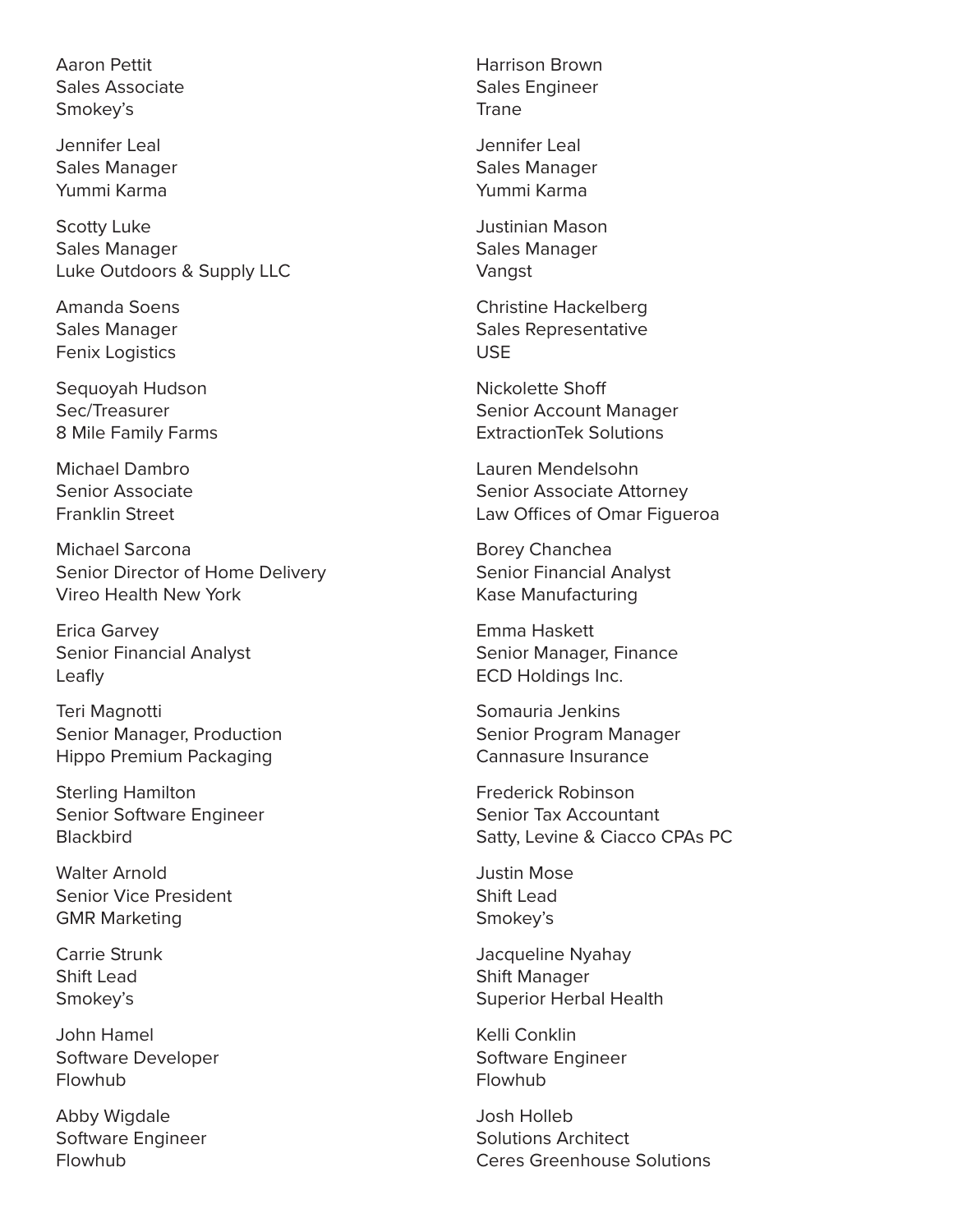Claire Hankin-Wray Special Counsel Goldberg Segalla LLP

Stacey Edwards Store Manager Smokey's

Devin Scherbak Support Specialist **Blackbird** 

Ramon Ware SVP of Operations Bloom Farms

Jessica Ferranti SVP of Sales STM Canna

Jules Margolis **Technician** ProTerp Manufacturing

Jack Baroutjian Territory Manager Hawthorne

Pierre Bellemore **Tinley Tinley** 

Kyle High Underwriter **Burns** 

Marisol Campos Yummi Karma Representative Yummi Karma

Brian Adams Sensible Cleveland

Marcus Andersson Grooch

Jeff Arnold J. Arnold CS

Aubrey Banks Tilt Holdings

Derrek Bertrand Sr Software Engineer Blackbird Holdings

Jason Torpy Supply Chain Leader CRATIV Packaging

James Forlenza SVP **MCI** 

Mei-Ling Campbell SVP of Sales Shryne Group

Laura Ultis Systems Analyst EnvioAg

Joyce Hanlon Territory Lead Simplifya

Renee Johnson Territory Sales Manager Loudpack

Susan Thornton **Trustee** Magna Cola, LLC

Robert Layton West Coast Sales Manager Temple 57 Investigations and Protection Group

Kevin Abbott GL Hemp Co

Joby Alloway Panicle Management LLC

Devo Anto Anto Inc.

Marilyn Aviles Picture Perfect Sweets

John Barry Leaf Trade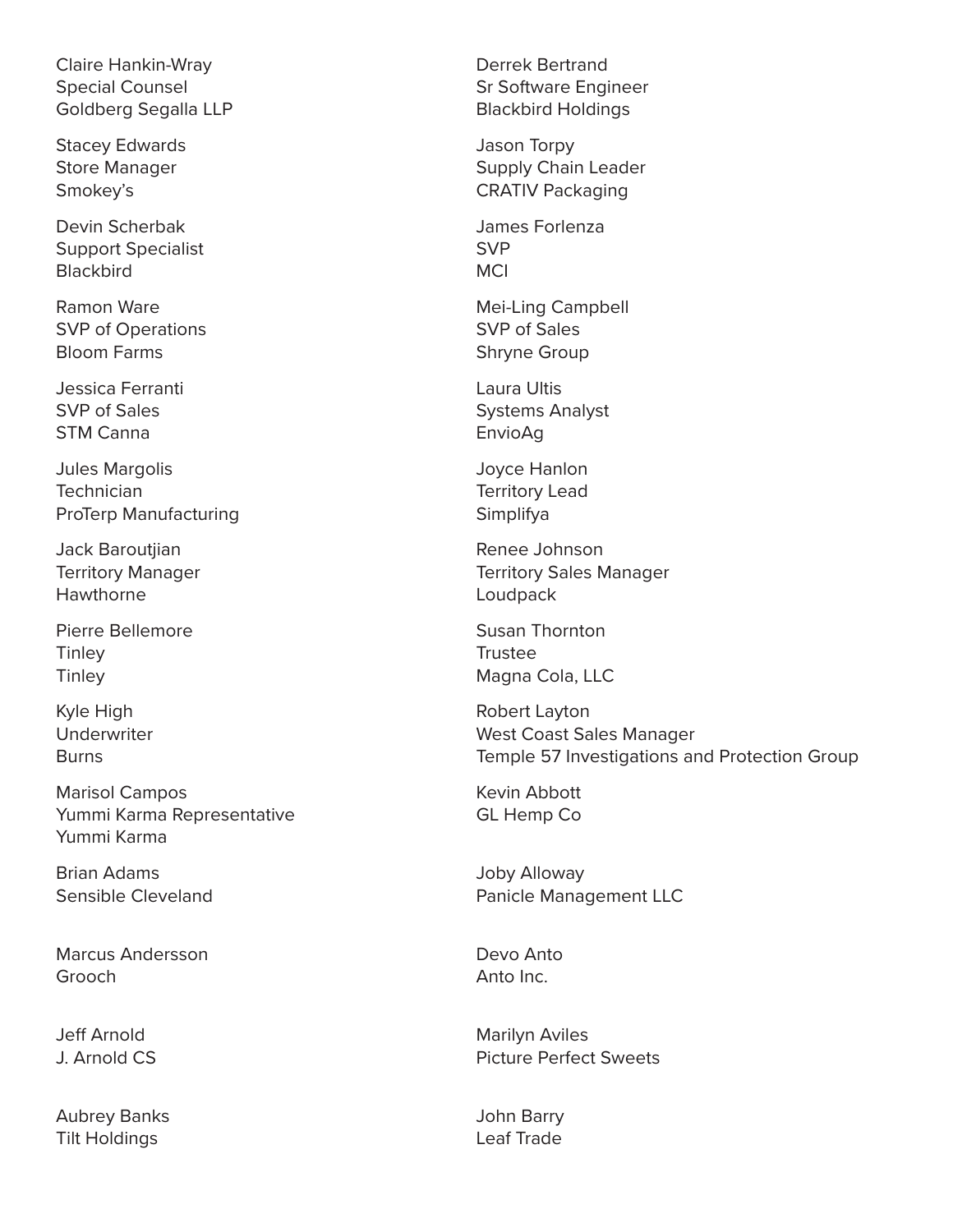Rodney Bettes Aggreko

Debbie Blurton All About Wellness

Russ Britt Hearty Essentials

Scott Chipman San Diegans for Safe Neighborhoods

Jason Clifton Bauer Clifton Interiors

Jaime Davila Jaime R. Davila Counseling PLLC

Brian Essenter Affinity Health & Wellness

Gabe Givnish Bayada

Tiffany Haines LHU

Rodd Hoffman P2

Mary Jackson Home Inspection Consultants of Florida

Joe Jerz GPI

Ashton Johnson CCBD MD

Jacob Kopp Farmacy Partners Raymond Bey Raymond Bey

Angela Boykin D & D Organics

Grace Cadenas Cautivar

Leslie Cikra Color Up Therapeutics

Jose Cotto JA Cotto LLC

Amed Donado Hytiva

Michael Giles Armadillos Garden

Kelly Greene Trinity Baptist Church

Gregory Hanson **GRSM** 

Jonathan Hughes UFCW Local 5

Linda Jacobs Linda Jacobs Financial Services

Lay Johmann Cannabis Publishers

William Kimball **Daltile** 

Joseph Lapham Pure Coast LLC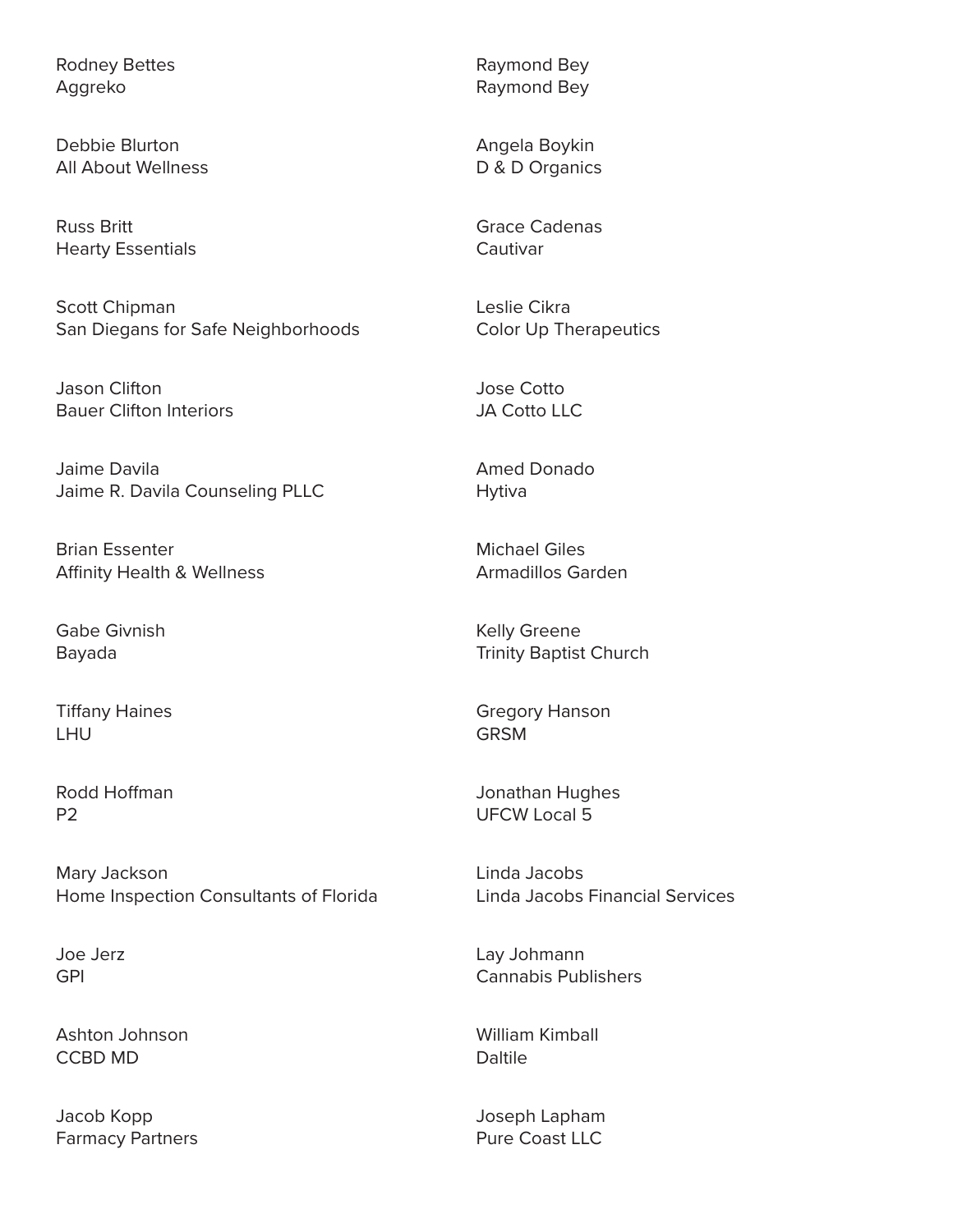Courtney Lopez AFS

David Martinez Network Engineer

John Matzick Photomatz Photography

Bradley Mitchell Entrepreneur

Matthew Moss Humboldt Glassblowers

Justin Mugno **Segirus** 

Andy Ngo Familiprix

Vinston Painter Chesapeake Apothecary

Jamie Pearson Ammba Inc

Angela Perretti MR CANNABISrc

Myha Riley The Gift Shop

Rock Ross Cal Rel

Scott Rude Reflexion Photography

Mark Scoble WorldNet Communications & Consulting

Jessica Mantonya Sensi Magazine

Cari Matter CJM Farms LLC

Joseph McMahon **JMacCo** 

Andrew Morales Harborside Farms

Christian Mugabo Aurora Cannabis

Michelle Muller Cannabliss Shopping

Alex Ozaki-McNeill Flower Company

Davood Panah App Technology Inc.

Amy Penszynski The Nugget Nerds

Robert Reames Indigo Gardens

Francisco Rodriguez Gulf Coast Hemp Farms

Tj Rozdilsky Rave or Die

Chris Schuchert Baker Technologies

Jeff Shada Global Marketing Associates